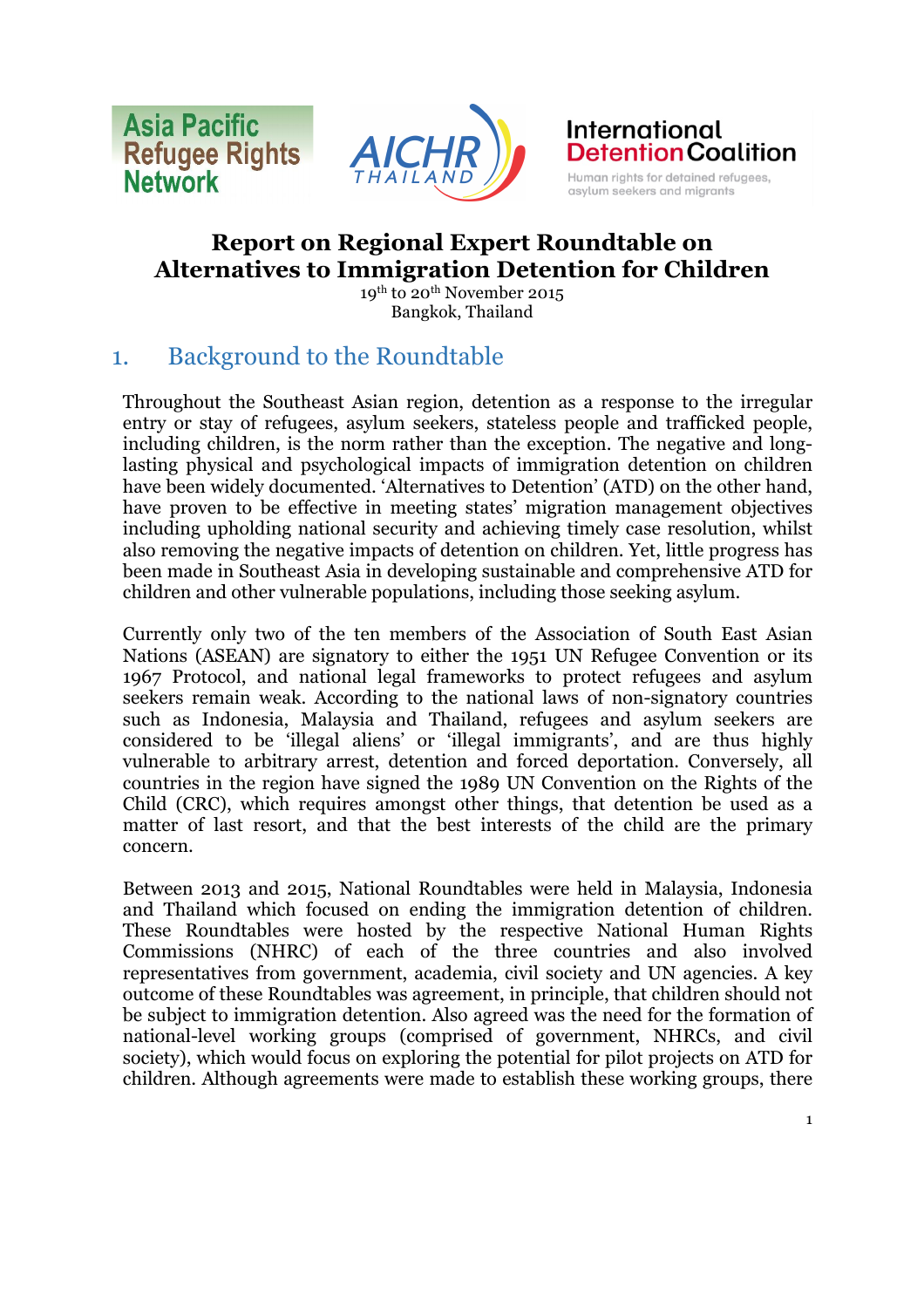remained a need to maintain the momentum generated during the National Roundtables and for these agreements to translate into action.

Against this backdrop, a two-day Regional Expert Roundtable on Alternatives to Detention for Children was hosted by Dr Seree Nonthasoot, Thailand's representative to the ASEAN Intergovernmental Commission on Human Rights (AICHR) and co-organised by the Asia Pacific Refugee Rights Network (APRRN) and International Detention Coalition (IDC). A key objective of the Roundtable was to bring together policy makers, practitioners and researchers to discuss the most recent developments in ATD, as well as to present the latest good practices from the ASEAN region and beyond. Focus was placed on sharing good practices relating to the development and implementation of ATD for children, and participants were given the opportunity to discuss the potential for replication of these practices in their respective countries, specifically through collaboration between civil society and policy makers. Finally, the Roundtable provided participants with an opportunity to identify remaining challenges and appropriate responses required to ensure effective implementation of ATD, as well as furthering understandings of this complex issue and inspiring cooperation at the regional level.

The Roundtable was attended by 50 participants from Indonesia, Malaysia and Thailand, including representatives from the following government ministries: from Indonesia, the Coordinating Ministry of Politics, Law and Security, Directorate General of Immigration, (Directorate of Human Rights and Humanitarian Affairs) Ministry of Foreign Affairs, Directorate of Child Welfare, Ministry of Social Affairs; from Malaysia, the Prime Minister's Office, Immigration Department and Social Welfare Department; and from Thailand, the Immigration Department and Ministry of Justice. The proceedings of the Roundtable were conducted under the Chatham House Rule.1

## 2. Key Outcomes and Recommendations

During the Roundtable, participants were given the opportunity to discuss within their country groups the good practices that had been shared and the steps that they felt could be taken in their respective countries to explore and implement ATD for children. These are summarised below

#### **Indonesia**

<u> 1989 - Jan Samuel Barbara, margaret e</u>

There was **agreement amongst all participants that Indonesia must to go beyond detention as a migration management tool, and that children must be released from immigration detention centres and moved into shelters**. It was noted that pursuant to Indonesian law, the authorities may use their discretion to place children in facilities outside of detention centres. However,

 $1$  When a meeting, or part thereof, is held under the Chatham House Rule, participants are free to use the information received, but neither the identity nor the affiliation of the speaker(s), nor that of any other participant, may be revealed. See: https://www.chathamhouse.org/about/chatham-house-rule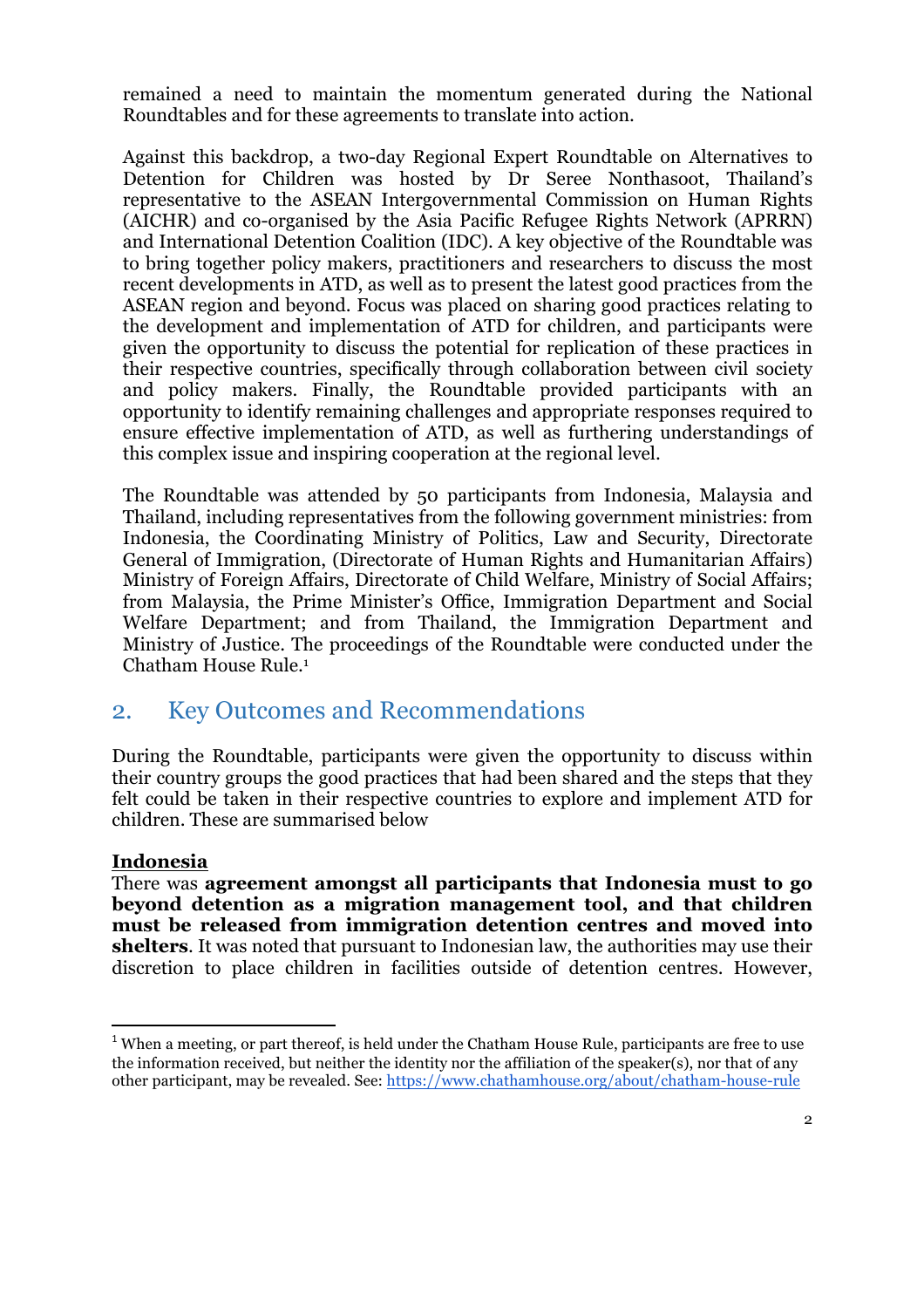participants felt that greater sensitisation amongst local authorities and government ministries on the importance and benefits of ATD for children is needed.

Indonesian participants made the following recommendations:

- A smaller working group (led by the Coordinating Ministry of Politics, Law and Security but which includes representatives from all relevant government ministries, UNHCR and NGOs) be established to **conceptualise possible ATD for children in Indonesia** (first quarter 2016).
- Identify resources, including services needed for ATD, and map stakeholders who could provide or support such resources.
- **Standard Operating Procedures (SOPs) be developed by the working group** to enable the government to assess the vulnerabilities of asylum seeker and refugee children, and to find appropriate placements for them in the community, and outside of detention. The SOPs should be disseminated across the relevant government ministries, supported by information on protection issues provided by Komnas HAM (National Human Rights Commission), Komisi Perlindungan Anak Indonesia (Child Protection Commission) and Komnas Perempuan (National Commission for Women), and include a training component by IOM and UNHCR. In developing the SOPs, some aspects of the national referral, and screening and assessment mechanisms used in Zambia could be incorporated into a model for Indonesia.
- Develop these SOPs as well as materials required to **disseminate the SOPs**  widely across the country through socialisation events in three main regions, namely western, central, and eastern Indonesia. In disseminating the SOPs to local authorities, facilitate participation by the Immigration Department, Social Welfare Department, and the Indonesian Police, as well as the support of UNHCR, IOM, NGOs and other relevant stakeholders. It is envisaged that feedback received from the dissemination of the SOPs would then be discussed by the working group and any necessary revisions adopted.
- In order to ease the serious overcrowding in existing immigration detention centres (especially in Medan), **more funding should be allocated to increase the number of shelters for children, especially unaccompanied minors (UAMs), across the country** (including eastern Indonesia). It was noted by participants that there must be clarity on which Ministry would be responsible for managing the allocation of such funds.
- In the meantime, due to the current shortage of shelters for UAMs, UNHCR and CWS' efforts to place UAMs with foster families in the community should also be supported.
- **Increase advocacy efforts** in conjunction with the draft 'Presidential Decree on the Handling of Asylum Seekers and Refugees' in order to prevent the detention of children, in particular recognition of 'refugee' as a legallyrecognised status in Indonesia.2

<u> 1989 - Jan Samuel Barbara, margaret e</u>

<sup>&</sup>lt;sup>2</sup> Once signed, the Presidential Decree will provide clear guidance on procedures and responsibilities (for education, protection etc) for managing refugees and asylum-seekers in Indonesia, and will be aligned with international human rights law. Article 19 declares that *"all costs required for the*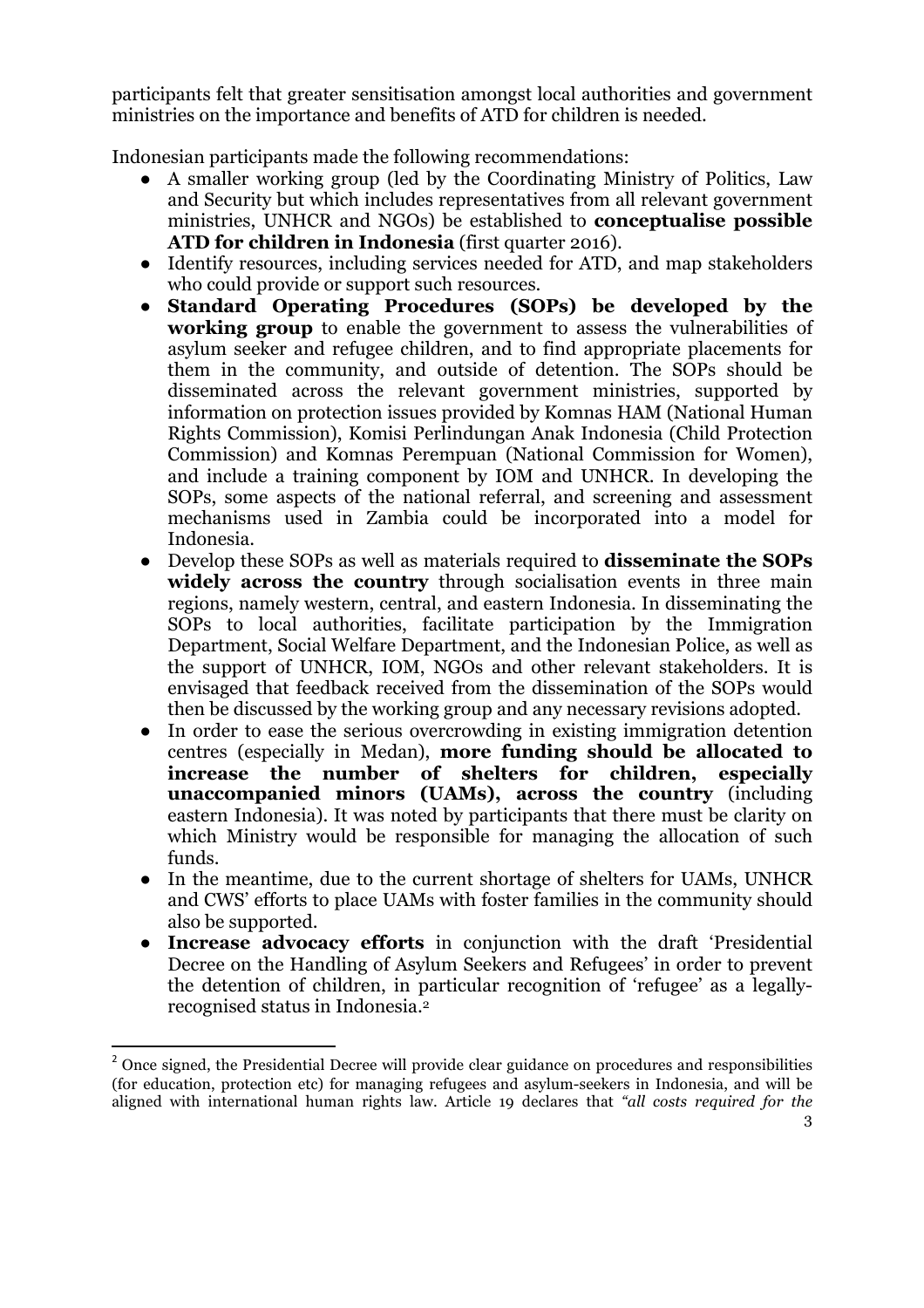#### **Malaysia**

The Malaysian participants agreed that knowledge generated from the Roundtable provided them with ideas of the many ways in which ATD for children could be implemented; ATD are not restricted to a single approach or model, but rather, can take many forms, depending upon the country context. Furthermore, **the participants were in agreement that ATD for children should be implemented in Malaysia.**

The tripartite working group in Malaysia (comprised of representatives from the government, SUHAKAM and NGOs, many of whom were present at the Roundtable) has for the past year been exploring the piloting of an ATD model for UAMs, consisting of a temporary/transit shelter into which UAMs will be placed until appropriate care arrangements in the community can be made. UAMs who are referred to the ATD will also benefit from intensive case management to assist the child in achieving case resolution. The Malaysian participants also spent some time discussing the **importance of proceeding with the proposed pilot**, rather than waiting for legislative or formal policy changes, or for all aspects of the ATD model to be perfected. Until the pilot is implemented, it is difficult to know what the issues or challenges could be with the ATD model; by proceeding to pilot the model, the working group members will be able to work collaboratively to address any challenges that may arise.

The participants also noted that cooperation and collaboration between different stakeholders (governments, national human rights commissions, civil society and international organisations, etc.) was an integral element of the ATD examples presented at the Roundtable. Through such partnerships, stakeholders were able to share the challenges and work involved in responding to the needs of children who are in an irregular status. The participants proposed that in order to facilitate such a partnership, **a 'working document' should be created** that sets out the roles and responsibilities of each stakeholder, and how the working group members could best support each other.

Other initiatives recommended by the participants were:

- Organising for members of parliament to **visit detention centres**, so that the goal of ending child immigration detention is given more support at higher levels of government
- Working together to collect and make publicly available **disaggregated data on children in immigration detention centres**, including numbers, gender, country of origin, age and whether they are accompanied, unaccompanied or separated.

<u> 1989 - Andrea Santa Andrea Andrea Andrea Andrea Andrea Andrea Andrea Andrea Andrea Andrea Andrea Andrea Andr</u>

*implementation of the Presidential Decree be imposed on the State Budget of the Ministry"*, and Article 21 declares that "*at the time that this Presidential Decree comes into force, any asylum seekers or refugees who are currently in immigration detention centres and other places, can be placed in local shelters"*.

See: http://peraturan.go.id/rancangan/download/11e4b28513c7265ea1b4313430323136.html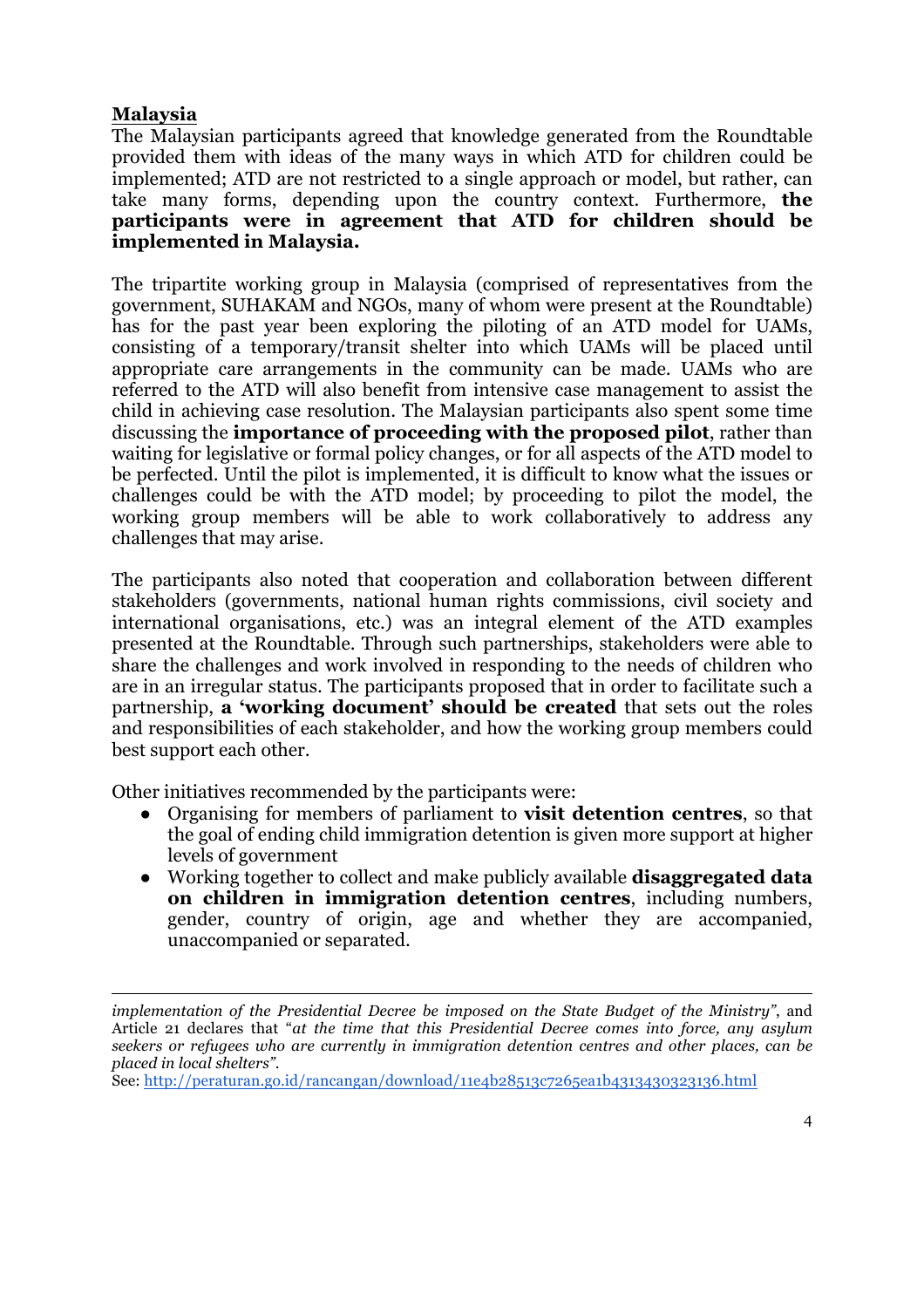- Holding another **national roundtable on ATD in 2016**, as a follow-up to the 2013 national roundtable on ATD hosted by SUHAKAM. The national roundtable would once again provide an opportunity for a wider number of government and non-governmental stakeholders to hear more positive practices in ATD for children, and discuss ways in which such practices could be incorporated in the Malaysian context.
- A **training programme for service providers on working with children**, including age assessment and vulnerability training. Such training should extend to all government departments that come into contact with children in an irregular migration status, not just the immigration department.
- Draft a **guidebook for officers who work directly with children** that highlights relevant laws and policies relating to the rights of children in international and national legislation.

## **Thailand**

During the country group discussions, the Thai participants were drawn almost entirely from NGOs, academics, and international agencies; the Thai government was largely absent from the sessions on Day 2, and therefore the following outcomes and recommendations were developed without their feedback or input.

The participants from Thai NGOs and civil society organisations began by noting that while there were some positive developments in relation to ATD for children in Thailand, these were usually introduced on an ad hoc basis, without being based on domestic or international legal standards. They expressed a desire for **ATD to be developed more systematically, and grounded in formal laws or policies.** They also noted that there are limited organisations in Thailand working with refugee and asylum seeking children, and that more needs to be done to encourage other NGOs to assist refugee, asylum seeking and migrant children, as well as Thai children.

Participants from Thailand recommended that the following initiatives be pursued:

- The Indonesian model of shelters for UAMs run by Church World Service (CWS) (see pages 12-15 below) should be explored for possible implementation in Thailand. There was strong interest from Thai participants in advocating for a Memorandum of Understanding (MoU) to be developed between the Immigration Bureau, the Ministry of Social Development and Human Security (MSDHS), National Human Rights Commission of Thailand, and civil society to work in partnership to establish and coordinate similar shelters for UAMs in Thailand. The model of delegating the day-to-day care of the child to NGOs or the MSDHS is something that could be explored further.
- More could also be done to explore foster care arrangements, so that UAMs could be placed with families from similar countries of origin/ethnic backgrounds, accompanied by case management support.
- Although there has been some research conducted on the situation of children in immigration detention, it was proposed that a follow-up study be carried out to collect updated information on the background of children who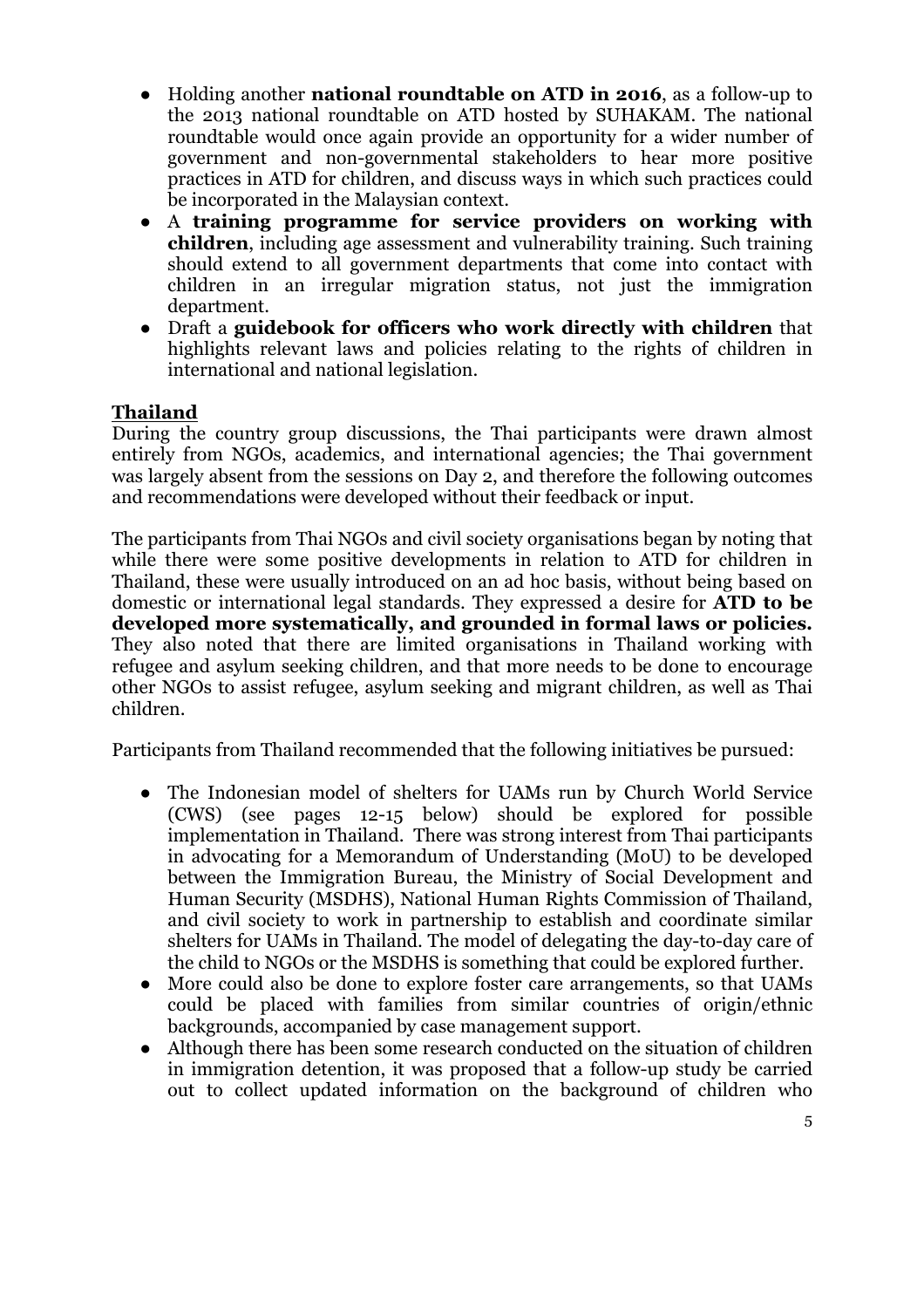are/have been detained, detention conditions, and the mechanisms for their release.

- As a follow up to this Roundtable and the national roundtable in February 2015, further advocacy and capacity strengthening be undertaken with the Thai government to encourage ATD for children. It was proposed that the outputs from the Roundtable be shared with members of the Thai government who were not present, and to this end, this report of the Regional Roundtable be translated into Thai.
- The National Human Rights Commission of Thailand should conduct regular monitoring of immigration detention centres and make recommendations to the Thai government on improving conditions in the centres.
- Ensure the issue of child immigration detention is included in Thailand's Universal Periodic Review (UPR) process
- A working group comprised of NGOs, academic institutions and international organisations be established to pursue the above recommendations.

## 3. Overview of the Roundtable

## a. Opening Address

Opening remarks were provided by Dr Seree Nonthasoot, Thailand's representative to AICHR; Vivienne Chew, the IDC's Asia-Pacific Regional Coordinator, and Julia Mayerhofer, APRRN's Interim Executive Director. It was stressed at the outset that although children may have violated immigration laws, they are not criminally liable, and thus should not be subject to immigration detention. Broad agreement had also been reached during the National Roundtables held in Indonesia, Malaysia and Thailand between 2013 and 2015 that children should not, in principle, be subject to immigration detention, given the harmful impact of detention on their physical and mental well-being and the existence of viable community-based ATD. It was also emphasised that the purpose of this Regional Roundtable was to harness the collective expertise of participants to explore solutions to the issue of child immigration detention in Indonesia, Malaysia and Thailand. Dr Seree also expressed his hope that these discussions could be expanded to other countries in the region, so that more countries in the ASEAN region could learn about ATD and the initiatives that have been, and will be undertaken by Indonesia, Malaysia and Thailand.

## b. Session 1 - Immigration Detention Situation in Indonesia, Malaysia and Thailand

Representatives from Indonesia, Malaysia and Thailand provided an overview of the immigration and detention context in their respective countries.

The overview of the situation in Indonesia was provided by Brigjen. Pol. Drs. Chairul Anwar, the Assistant Deputy of the Coordination and Management of Transnational and Extraordinary Crime Division of the Indonesian Coordinating Ministry of Politics, Law and Security. Brigjen. Pol. Drs. Chairul began by providing an overview of the latest statistics pertaining to refugees and asylum seekers in Indonesia, including numbers of children in detention. He then highlighted some of the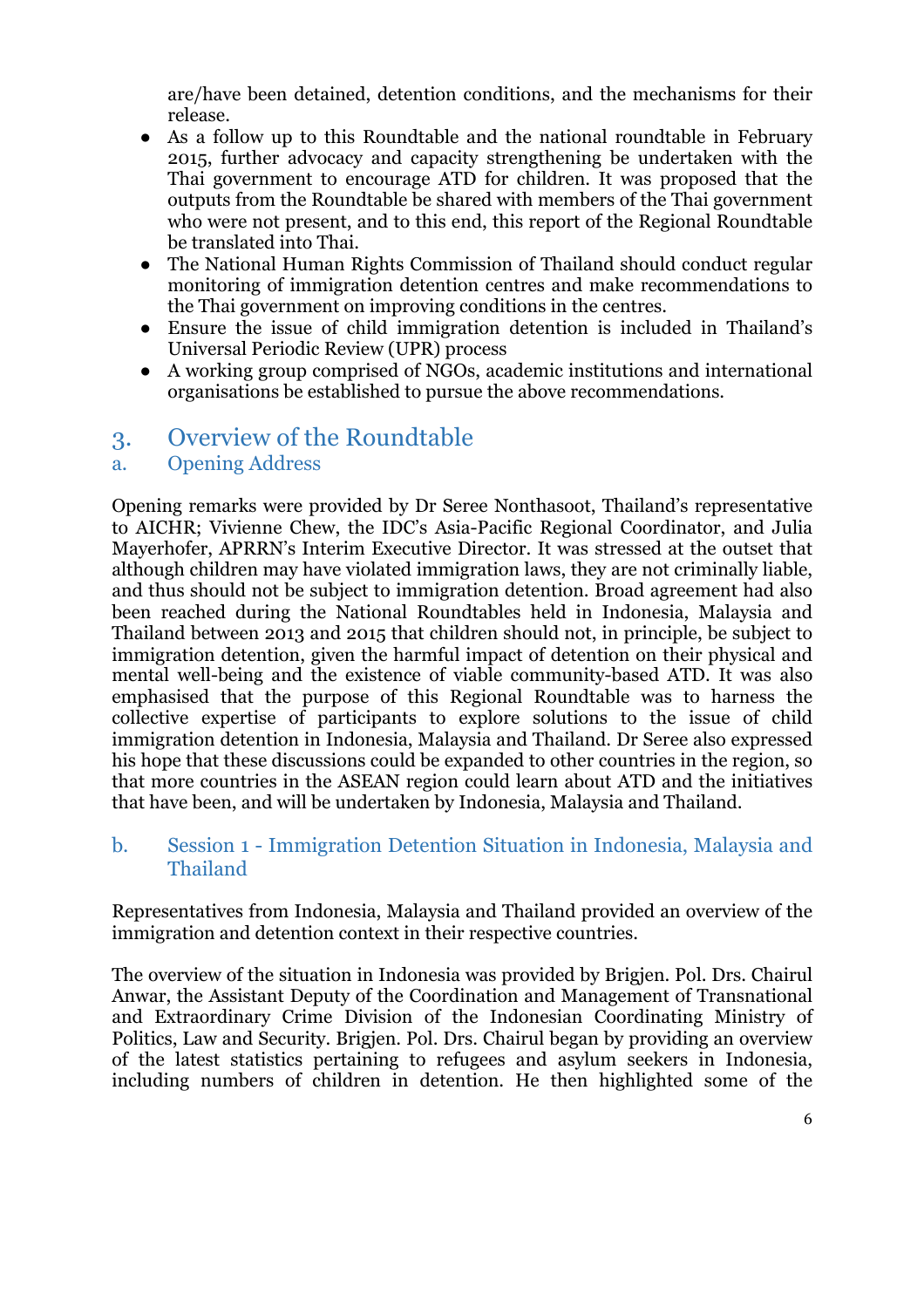challenges that the Indonesian government faces in responding to the refugee and asylum seeking population, including issues of overcrowding and resource constraints in immigration detention centres. He also spoke of how children in detention have been particularly impacted by such issues. Brigjen. Pol. Drs. Chairul highlighted some of the initiatives that the Indonesian government has undertaken to develop and expand ATD, including expanding accommodation centres for unaccompanied minors (UAMs) and strengthening collaboration between government, non-governmental organisations and inter-governmental agencies.

Mr Ahmad Naser bin Awang, Principal Assistant Director of the Immigration Department of Malaysia, then provided an overview of the Malaysian immigration context. He highlighted relevant provisions of the Immigration Act relating to the arrest and detention of those found without a valid passport and visa, and provided details of the 13 immigration detention centres in Malaysia, as well as the nationalities of current detainees. Mr Naser also highlighted some of the options for ATD in Malaysia, including the '3 Plus 1 Programme' via which people are able to voluntarily depart from Malaysia without being detained, once they have paid a MYR 400 (c. USD 90) levy and purchased air tickets to return to their country of origin. Mr Naser also shared information on the system for the release from immigration detention of 'people of concern' to UNHCR. Finally, Mr Naser spoke of the processes and systems in place for child detainees (for example, contact with families), including collaboration with local NGOs, the ICRC (for family links) and UN agencies, as well as some of the challenges involved in resolving their immigration cases.

Lastly, Pol. Lt Col. Phakit Jiraprasertsuk, the Deputy Superintendent of the Immigration Bureau at the Bangkok Suan Phlu Immigration Detention Centre, provided an overview of the immigration context in Thailand. He outlined some of the standard operating procedures (SOPs) in place at the Bangkok Suan Phlu Immigration Detention Centre, including mechanisms for the 'bailing out' of refugees and asylum seekers, as well as the identification of victims of human trafficking. Pol. Lt Col. Phakit also shared with participants some of the services available for children in the Suan Phlu Immigration Detention Centre, including an immigration day care centre run by the International Organization for Migration (IOM).

#### c. Session 2 - Introduction to Alternatives to Detention and International **Standards**

Vivienne Chew, the IDC's Asia-Pacific Regional Coordinator, introduced the session by highlighting some of the global trends and developments around ATD. She noted that there is a growing shift from immigration detention being used as a measure of first resort, to a last resort, and that ATD are increasingly implemented at the national level. She also outlined some of the key challenges with the use of immigration detention, including its ineffectiveness as a deterrence measure, inability to support case resolution, as well as the damaging impact of detention, particularly on vulnerable groups such as children.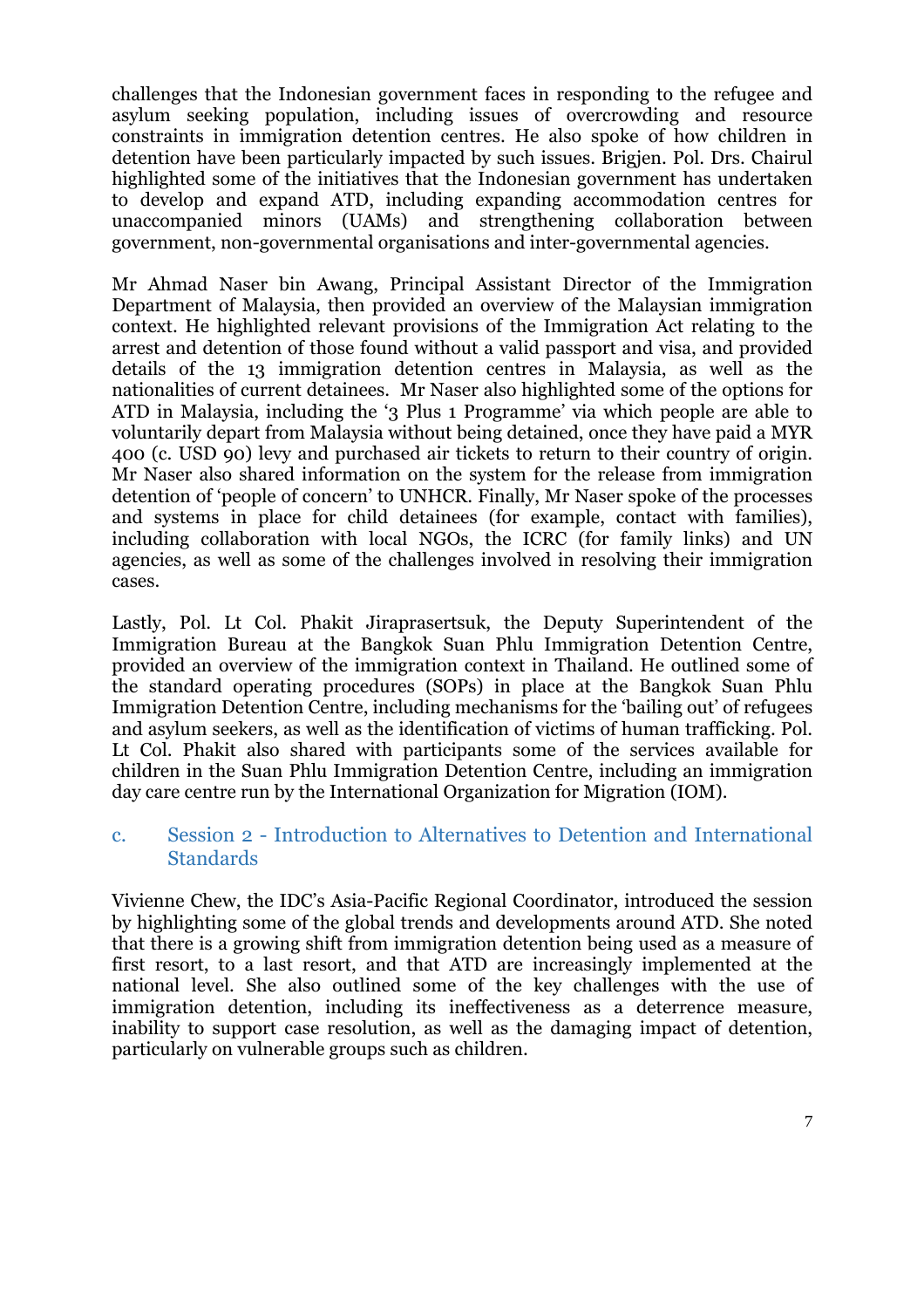|                                                                                                                                                                                                                                   | <b>Alternatives Include</b> |                                                                                                                            |              |                                                                                                          |
|-----------------------------------------------------------------------------------------------------------------------------------------------------------------------------------------------------------------------------------|-----------------------------|----------------------------------------------------------------------------------------------------------------------------|--------------|----------------------------------------------------------------------------------------------------------|
| <b>WHAT ARE</b><br><b>ALTERNATIVES</b><br><b>TO IMMIGRATION</b><br><b>DETENTION?</b>                                                                                                                                              | ✔                           | Laws prohibiting the detention<br>of vulnerable groups such<br>as refugees, asylum seekers,<br>children and their families | $\checkmark$ | Laws or policies requiring<br>alternatives to detention be<br>used in the first instance                 |
|                                                                                                                                                                                                                                   | u                           | Policies providing a discretion<br>for alternatives to be used<br>instead of detention                                     | $\checkmark$ | Comprehensive screening and<br>assessment processes that<br>ensure detention is used as a<br>last resort |
| More than 250 examples of alternatives<br>to immigration detention have been<br>identified in over 60 countries.                                                                                                                  | ✔                           | Regular review to ensure<br>placement decisions are<br>proportionate and necessary                                         | v            | Maximum time limits on<br>detention                                                                      |
|                                                                                                                                                                                                                                   | u                           | Temporary legal status with<br>work rights                                                                                 | Ō.           | <b>Documentation protecting</b><br>against arrest and detention                                          |
|                                                                                                                                                                                                                                   | ✔                           | Open reception centres and<br>community housing                                                                            | v            | Community programs that meet<br>basic needs and uphold basic<br>rights                                   |
|                                                                                                                                                                                                                                   | v                           | Children living together<br>with their own family in the<br>community                                                      | ✔            | Alternative family care                                                                                  |
|                                                                                                                                                                                                                                   | v                           | Group homes with a guardian                                                                                                | $\checkmark$ | <b>Regular reporting</b>                                                                                 |
|                                                                                                                                                                                                                                   | v                           | Directed residence                                                                                                         | v            | Release on own recognizance                                                                              |
| Successful alternatives to detention<br>uphold rights and ensure basic living<br>assistance, legal advice and case<br>management to maximize resolution<br>of cases in the community in a timely,<br>efficient and humane manner. | v                           | Bail, bond, surety or guarantors                                                                                           | $\checkmark$ | Care and protection<br>arrangements for<br>unaccompanied minors,<br>including guardians                  |
|                                                                                                                                                                                                                                   |                             | Return assistance and<br>counselling programs                                                                              | ✓            | Individual case managers to<br>provide holistic support and<br>assist case resolution                    |

International<br>DetentionCoalition

www.idcoalition.org

Grant Mitchell, the IDC's Director, then outlined the benefits of ATD, highlighting the key findings from the IDC's latest research, *There are Alternatives*. Drawing from over 250 examples of ATD in 65 countries, the IDC has found that ATD are cheaper, more humane, and can be more effective in meeting government requirements of compliance and cooperation. ATD are defined as "any law, policy or practice by which persons are not detained for reasons relating to their immigration status."3

ATD can broadly be categorized into:

 

- (a) Mechanisms that prevent unnecessary immigration detention, and
- (b) Strategies for effective and humane case resolution in the community

Mechanisms that prevent unnecessary immigration detention include:

- laws or policies that prohibit immigration detention, including for vulnerable groups
- provision of a temporary legal status, preferably accompanied with documentation to confirm such status, as well as provisions that enable individuals to report to the authorities while their immigration status is being resolved.

<sup>3</sup> Sampson, R. C., Chew, V., Mitchell. G, and Bowring. L. (2015). *There Are Alternatives: A Revised Handbook for Preventing Unnecessary Detention*. Melbourne: International Detention Coalition.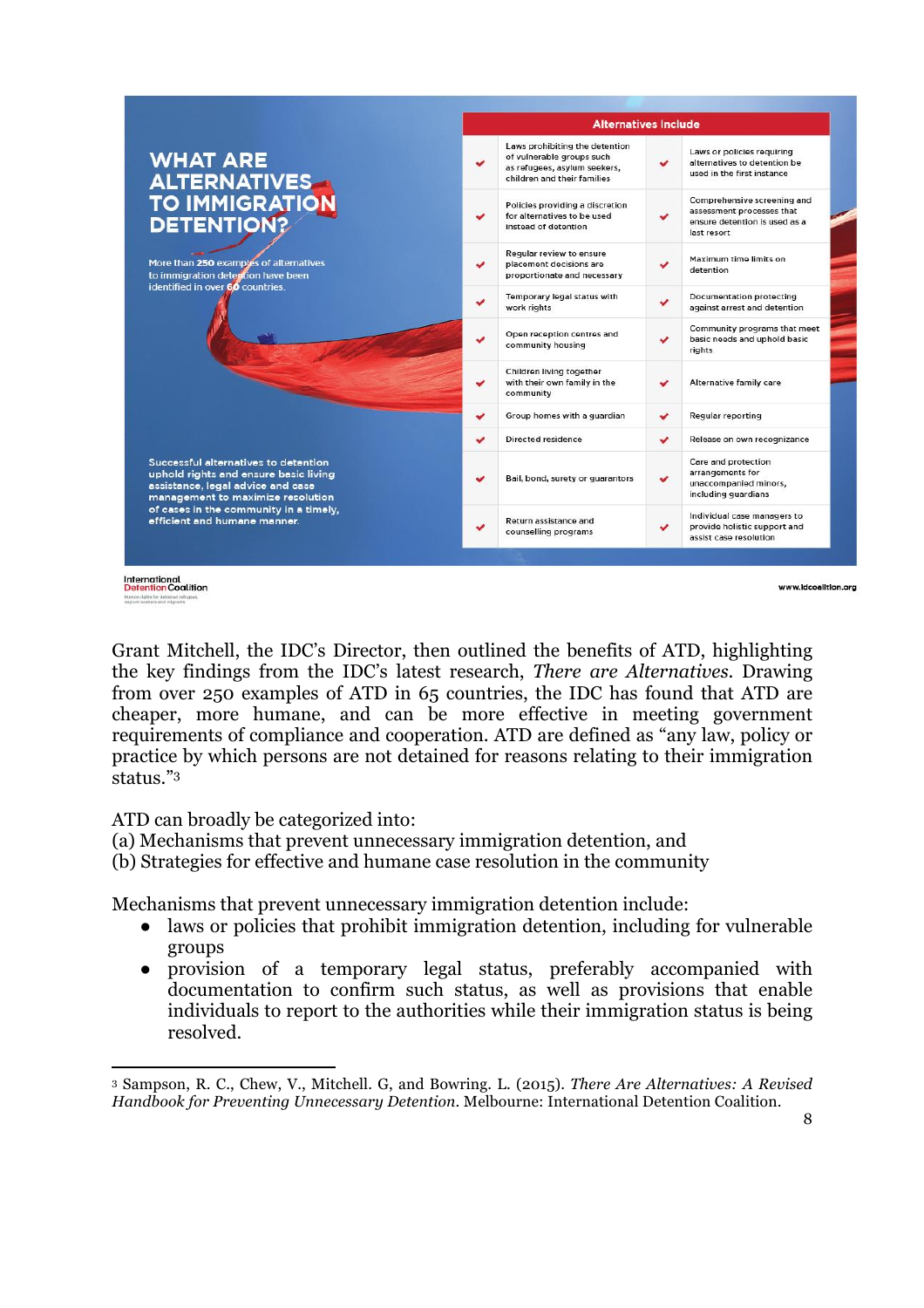Mr Mitchell explained that screening and assessment by governments of individuals who are at risk of or subject to detention is a key mechanism to both avoid unnecessary, arbitrary or wrongful detention, as well as to identify and assess individuals' levels of risk and vulnerability. A number of governments, including Hong Kong, the United States, and Zambia, already use screening and assessment processes to make informed decisions on whether or not detention should be used, and the most appropriate ways to manage and support the individual as they seek to resolve their immigration status. Through effective screening and assessment, the risk of wrongful, unlawful, indefinite detention, as well as difficulties in achieving case resolution is minimised.

Mr Mitchell explained that there are four key areas that are usually covered in screening and assessment processes:

(i) ensuring legal obligations are met

(ii) assessing identity, health and security concerns

(iii) assessing vulnerabilities (age, gender/diversity, health, loss of family contact, and other protection needs)

(iv) assessing individual factors relevant to supporting or undermining a person's ability to remain engaged in the immigration process in the community.

This includes relevant strengths and risks of an individual's case, including their intended destination, stage in the migration process, community ties, history of noncompliance, as well as community support options to assist referral and placement.

Mr Mitchell then went on to describe some of the strategies for effective and humane case management in the community. These can be broadly categorised into:

- **Release provisions,** which can take the form of procedural safeguards such as judicial review of detention; parole or time limits on the length of detention; administrative and discretionary release provisions; registration and documentation (e.g. the release of UNHCR-registered refugees in Malaysia); release or non-detention of vulnerable groups (e.g. in Indonesia); own recognizance (e.g. in Hong Kong); the use of guarantors; regularisation; and also ad hoc release.
- **Community models,** which can include open reception centres; ethnic communities; shelters; family/community group/faith-based organisations/NGOs; and case management programmes.
- **Conditional release,** which can take the form of individual undertakings (requirements placed on an individual to comply and cooperate with immigration/enforcement authorities); monitoring and supervision (including home visits, or a requirement that an individual report to the authorities on a regular basis or live at a nominated address); negative consequences for noncompliance (such as forfeit or enforcement of bail, bond and surety arrangements); and intensive case resolution (involving coordination, case management and return programmes).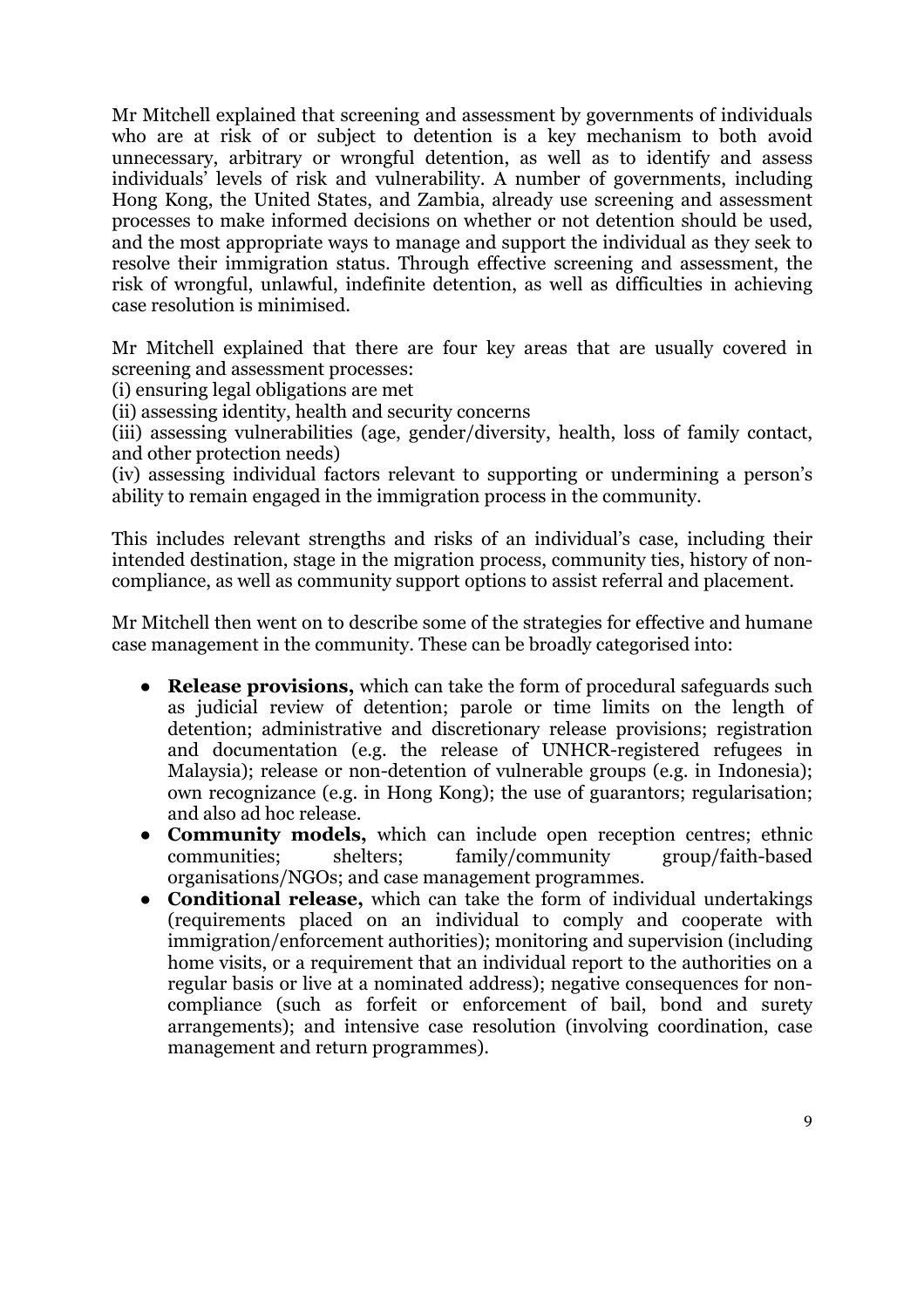Mr Mitchell also emphasised the research findings that related to the transit context. He noted the evidence that asylum seekers, refugees and migrants are less likely to abscond in a country they intend to transit if they can: (i) meet their basic needs through legal avenues; (ii) are not at risk of detention or *refoulement*, and (iii) remain hopeful regarding future prospects.

Mr Mitchell then provided a summary of the global momentum towards ending child immigration detention, noting countries in Europe, the Americas and Asia that have taken concrete steps towards preventing or limiting the detention of children. He also noted the statement by the UN Committee on the Rights of the Child in March 2013 that "*States should expeditiously and completely cease the detention of children and their parents on the basis of their immigration status . . . [and] adopt alternatives to detention."*<sup>4</sup> Examples of ATD for unaccompanied minors (UAM) include group homes and foster care (such as in Canada, Germany, the Netherlands, Spain, Sweden, and the United Kingdom), referral to social welfare ministry shelters (such as in Greece, Mexico, the Philippines, and Turkey), and community group care (such as in Belize and South Africa). Shelters and reception centres are also used in Belgium, Hong Kong, South Africa and Sweden.

Finally, Mr Mitchell explained that through its research on ATD models globally, the IDC has found that these ATD models have developed through one, or a combination of, the following: legislative reform; policy developments; research; the formation of working groups; and/or the use of pilot programmes.

Pilot programmes have commonly been used to test whether a particular ATD model can work in that country context. Such pilots have usually been implemented through a collaboration of government and community service providers who have jointly developed, implemented and monitored the ATD pilot programme, and ensured essential community support measures are provided such as case management, shelter, welfare and legal support.

## d. Session 3 - Mental Health Impact of Immigration Detention on Children

Ms Roslyn Leary provided an overview of the mental health impact of immigration detention of children. Ms Leary is the Programme Manager for Direct Services, South-East Region & Children, Adolescents and Families with the Victorian Foundation for Survivors of Torture.

Ms Leary began by identifying some of the key provisions of the UN Convention of the Rights of the Child, noting that immigration detention posed certain challenges towards the realisation of such rights. These include:

 $\bullet$  the best interests of the child as a primary concern (Article 3(1))

<u> 1989 - Jan Samuel Barbara, margaret e</u>

<sup>4</sup> Committee on the Rights of the Child (2013)*, Report of the 2012 Day of General Discussion: The Rights of all Children in the Context of International Migration*, available at http://www2.ohchr.org/english/bodies/crc/docs/discussion2012/ReportDGDChildrenAndMigration 2012.pdf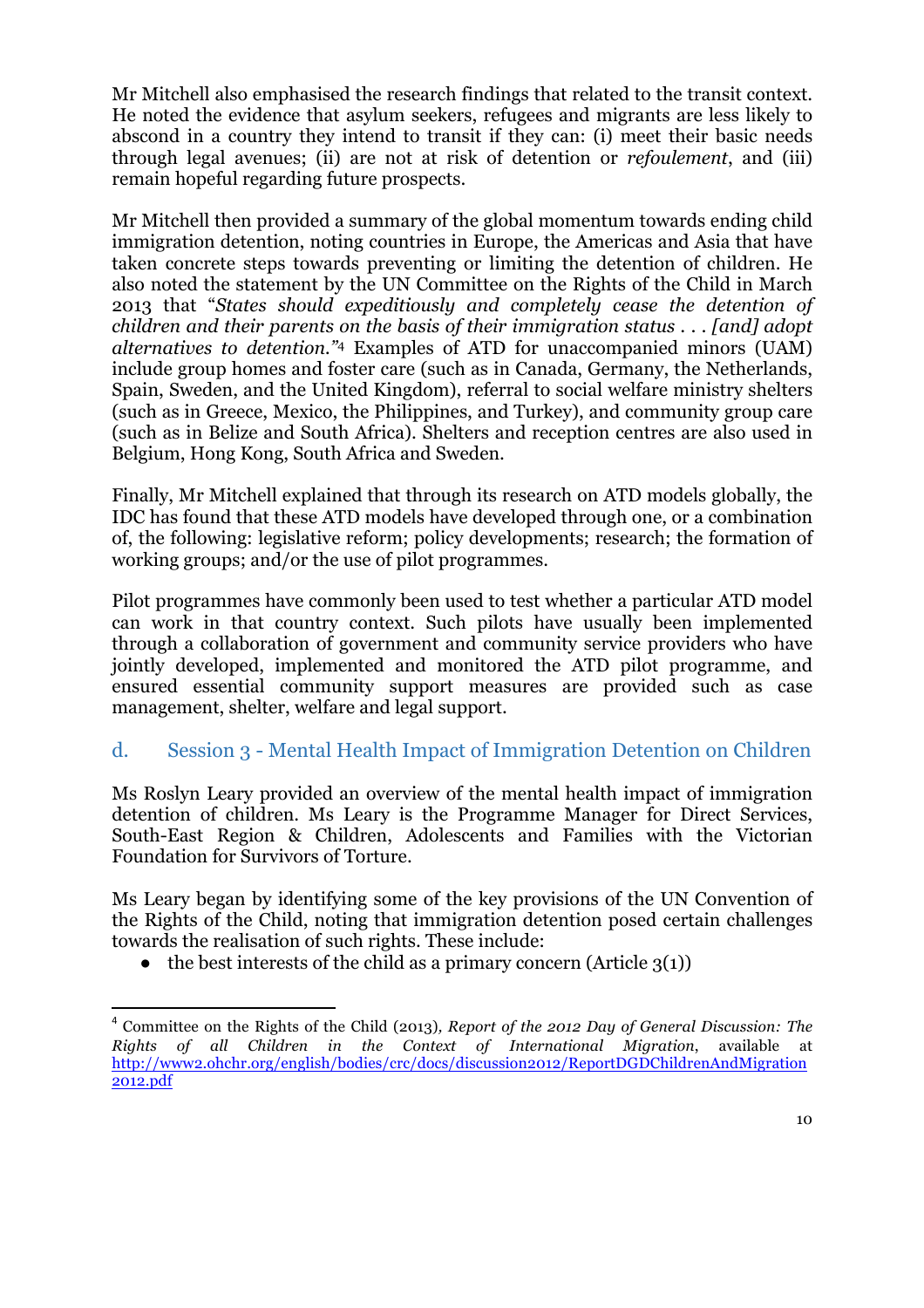- the right to enjoy 'to the maximum extent possible' the right to development (Article 6(2))
- $\bullet$  the right to the highest attainable standard of health (Article 24(1))
- the right to a standard of living adequate for the child's physical, mental, spiritual, moral and social development (Article 27(1))
- the right to be treated with humanity and respect for the inherent dignity of the human person, and in a manner which takes into account the needs of persons of the child's age (Article 37 (c))
- $\bullet$  the right to education up to primary level (Article 28(1))
- the right to be protected from all forms of physical or mental violence (Article  $19(1)$

Ms Leary then highlighted some of the key findings of a national inquiry into children in immigration detention in Australia. From mental health assessments of 243 children in detention centres in Australia and on Christmas Island from April 2014 to June 2014, 34% of children in detention (compared to 2% outside detention) had mental health disorders that would be comparable in seriousness to children referred to hospital-based child mental health out-patient services for psychiatric treatment.5 The inquiry also found that prolonged detention had impeded the capacity of mothers to bond with their babies, posed unacceptable risks of harm to children including high levels of self-harm. Research submitted for the inquiry also indicated that after approximately six months of detention, the emotional and psychological well-being of detainees tends to deteriorate very quickly. Unaccompanied and separated children (UASC) can be particularly vulnerable.

Ms Leary explained that trauma is the result of an uncontrollable, inescapable, unpredictable and overwhelming life threatening event. It can result from the direct experience of an event, or from witnessing or hearing about an event. Around 10% of the general population who have suffered trauma develop severe symptoms from exposure to that trauma. Refugee and asylum seekers may have experienced trauma through multiple losses of loved ones, such as death or disappearance of family members or friends; being displaced and losing their homes and sense of security, country, culture; waiting in limbo for long periods of time, including in detention; exposure to war-related trauma such as witnessing someone being killed, injured or tortured. Such trauma can in turn result in profound discontinuity and loss in all spheres of life.

Ms Leary described some of the symptoms of trauma, including uncontrollable or frequent crying, sleep problems, depression, anxiety, anger, stress-related physical illness and stomach aches. She also explained that trauma may result in a state of hyper-arousal (so that individuals are wired for attack, even when there is no threat), and/or high levels of cortisol (resulting in numbness or a dissociative state).

<u> 1989 - Jan Samuel Barbara, margaret e</u>

<sup>5</sup> Australian Human Rights Commission, The Forgotten Children: National Inquiry into Children in Immigration Detention (2014), available at:

https://www.humanrights.gov.au/publications/forgotten-children-national-inquiry-childrenimmigration-detention-2014/4-overview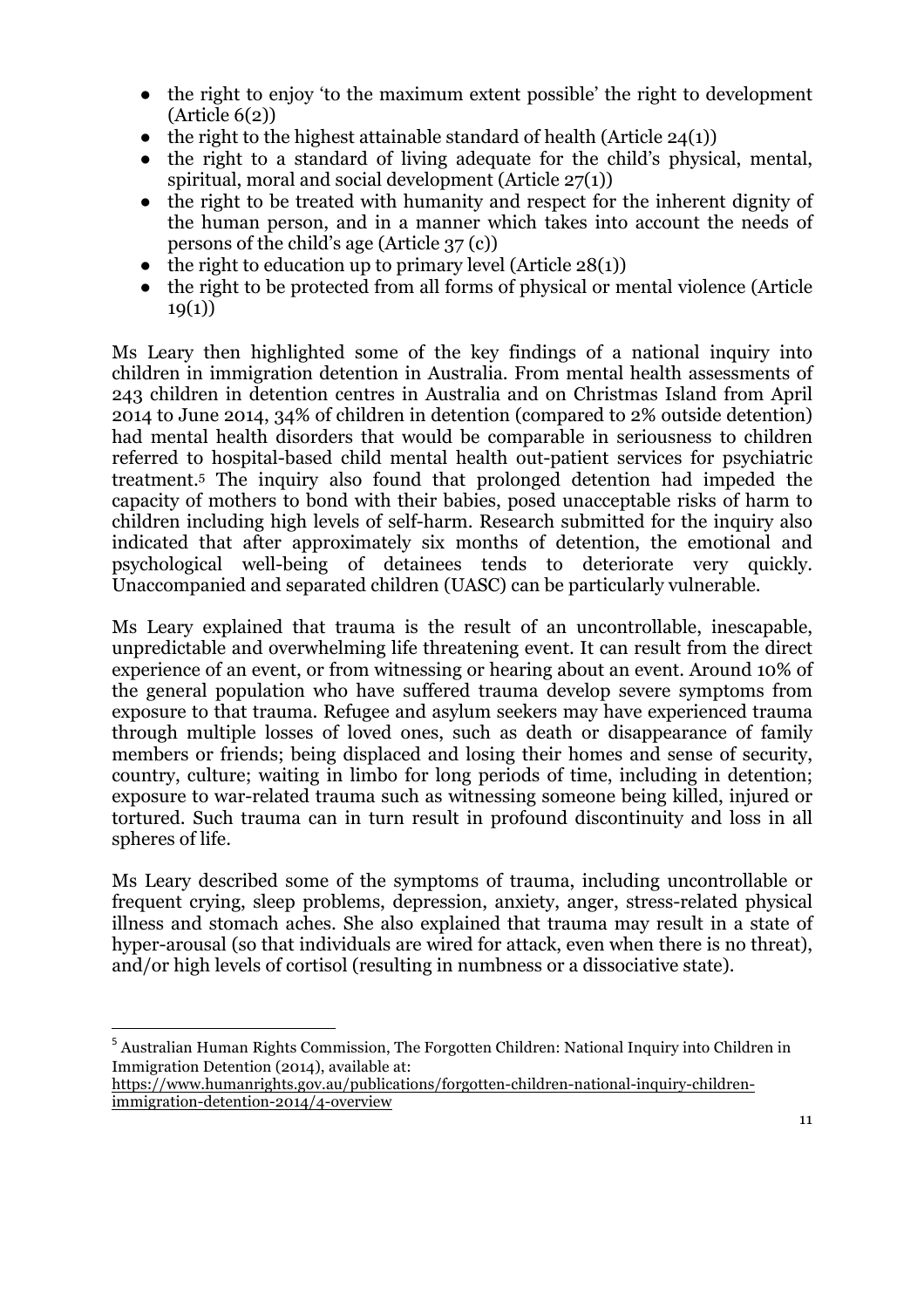Ms Leary explained that immigration detention may exacerbate trauma by mirroring the original trauma, and contributing to further deterioration. The detention environment can also provide triggers that constantly link individuals back to the traumatic event.

### e. Sessions 4, 5 and 7 - Case Studies

During these sessions, participants were divided into their respective country groups; these groups then rotated to hear the following three presentations:

- 1. Care of unaccompanied minors in the community Bangkok, Thailand and Jakarta, Indonesia
- 2. Screening and Assessment Zambia
- 3. Guardianship and Age-assessment Australia

#### **Care of Unaccompanied Minors in the Community: Bangkok Child Protection Programme (Thailand)**

*Mr Tanawin Kosaidilok, Caseworker, Jesuit Refugee Service-Thailand*

The Bangkok Child Protection (BCP) programme was established by the Jesuit Refugee Service (JRS) in Thailand in August 2014, initially as a 3-month pilot project and in response to identified gaps and the need for specific protection for UASC in Bangkok. The BCP programme is implemented through a partnership between UNHCR and JRS.

The purpose of the BCP programme is to respond to the needs of UASC and other vulnerable children residing in Bangkok through providing referrals to service providers, and emergency assistance when needed. Once a child is registered with the BCP programme, a caseworker is assigned who will conduct a 'best interest of the child assessment' (BIA) and 'best interests of the child determination' (BID). Therefore, the objective of the basic needs assessment is to ascertain where protection gaps may be, in order to best manage a case, for example by providing protection through referrals for financial, medical, educational or legal support. The BCP programme also organises educational and sporting activities for their clients, as well as the opportunity to participate in training courses and workshops to enhance their skills. The programme initially started with 80 children, and has now increased to 260 children.

Once a new client has been registered with the BCP project, a caseworker is then assigned who can help to make referrals to other service-providers as necessary, such as to the Bangkok Refugee Centre for medical assistance, or Asylum Access Thailand for legal aid. Keeping forefront the best interests of the child at all times, a needs assessment is conducted by BCP staff based on an interview with the client.

The possible scenarios leading to the resolution of a client's case include:

- A final rejection by UNHCR of their asylum claim and closure of their file. In such circumstances, the UASC must then withdraw from the BCP programme
- Efforts to secure a durable solution for recognized refugees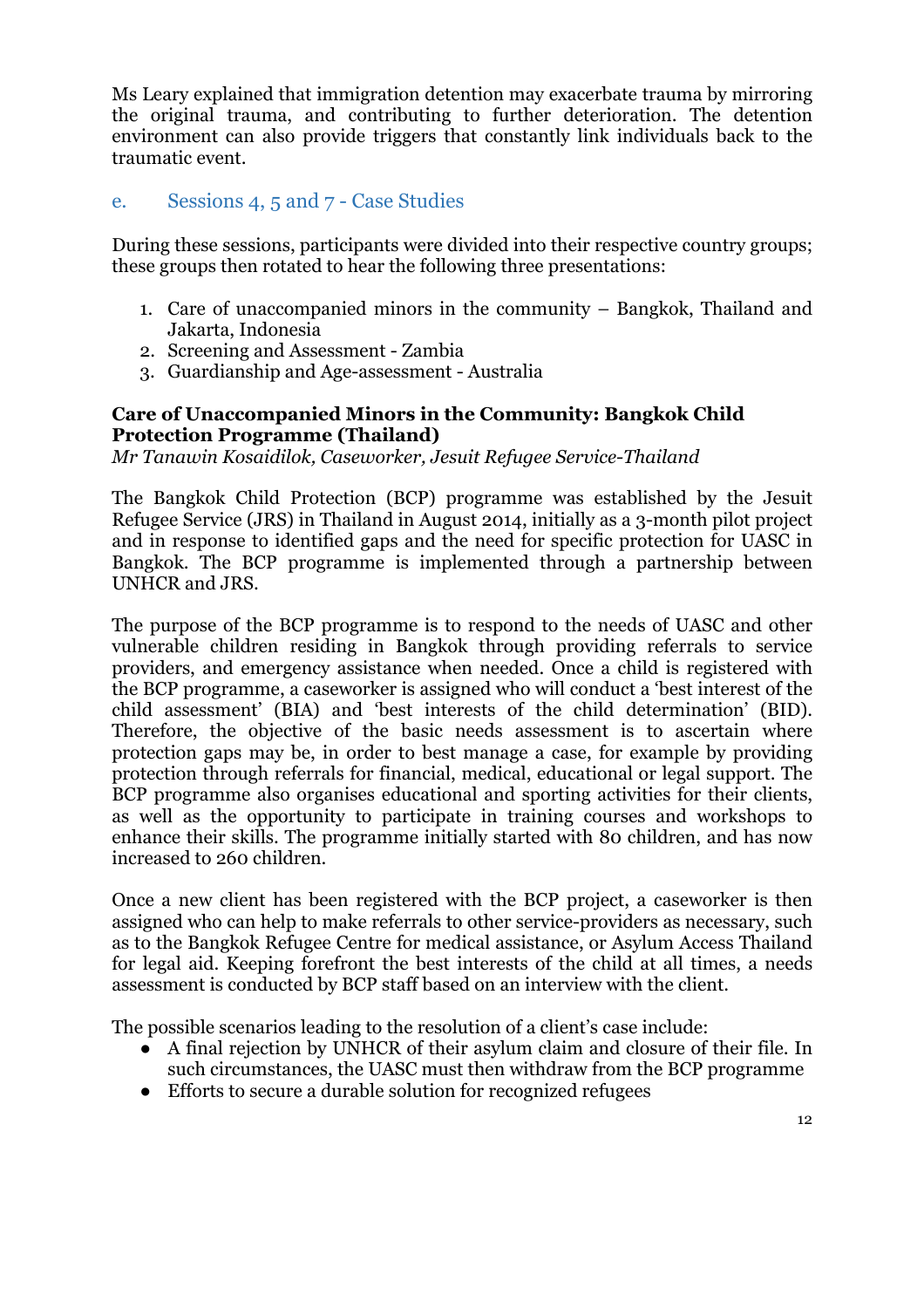● 'Aging out' from the programme, once a client turns 18 years old and is therefore no longer legally a 'child'. However, when a client turns 18, s/he does have the option of transitioning into JRS' Urban Refugee Programme (URP) although this is not always guaranteed

The BCP is facing several challenges in maintaining the sustainability of the programme which include:

- A lack of human and financial resources, which are now insufficient to meet the long-term demands of the programme
- The programme is still developing and there is a need for staff to better understand the complex challenges of managing cases of (often traumatised) UASC
- Overall, the domestic legal, social and cultural context for people seeking asylum in Thailand is challenging, in particular the current unstable political environment. Furthermore, Thailand has not ratified the 1951 Refugee Convention, although it has signed the CRC.

Mr Kosaidilok concluded his presentation by emphasising how the BCP programme can serve as an important ATD for children by reducing the severe overcrowding in detention centres and providing access to fundamental rights for vulnerable children. The programme also offers benefits for the government of Thailand by reducing the burden on local authorities to manage children in detention facilities. Through this programme the psychological well-being of the child is monitored, UASC gain an element of financially stability, a caseworker can ensure that children have safe and secure living conditions, and BCP staff can directly support clients going through the refugee status determination process. Finally, the BCP programme serves as a community outreach and public awareness tool, as BCP programme staff work closely with the local community in Bangkok.

#### **b) Care of Unaccompanied Minors in the Community (Indonesia)**

*Ms Thitin Tarigan, Social Worker Coordinator/Shelter Supervisor, Church World Service Indonesia*

Ms Tarigan began by providing an overview of the history and international work of Church World Service (CWS). In Indonesia, CWS has been an implementing partner of UNHCR since 2008. CWS first opened a shelter for teenage boys in Bogor in 2009, but in 2013 they relocated this programme for UAMs to Jakarta, and currently manage two shelters in the city.

She explained that Indonesian law (Articles 83(2) and 85(3) of Law No. 6 of 2011) provides that the Immigration Minister or a designated Immigration Officer may authorise for a child to be housed outside of an immigration detention facility, subject to periodical mandatory reporting. Ms Tarigan then outlined the process for relocating a child from an immigration detention centre to a CWS shelter. CWS is typically given two weeks' notice in advance of receiving a child, although on occasions very little notice is given. Once UNHCR has identified a child who is being detained, they can submit a release request to the Immigration Department. If this request is approved then UNHCR and the Immigration Department liaise with IOM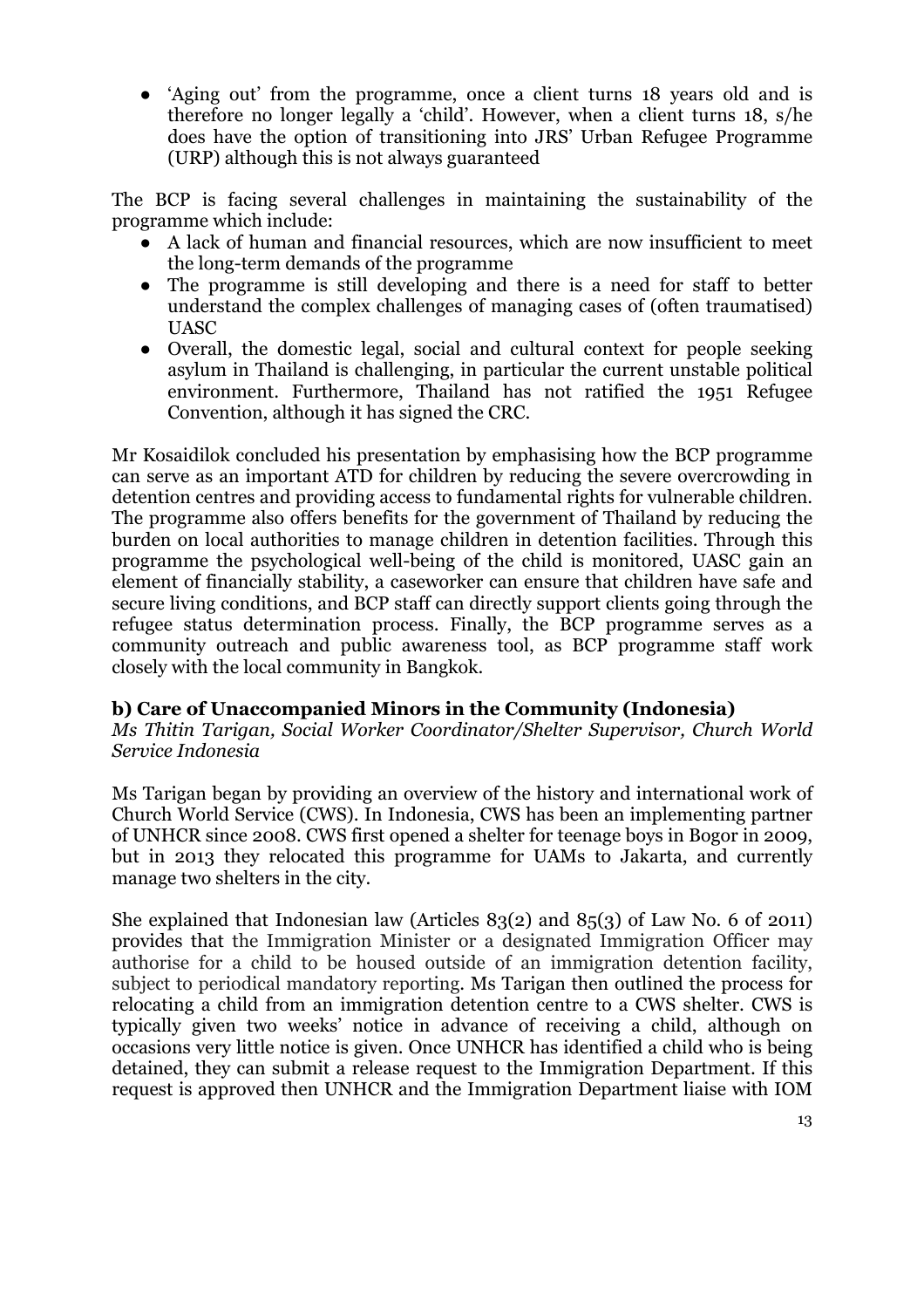to transfer to child to the CWS-managed shelter. Ms Tarigan highlighted the serious negative physical and psychological impacts of detention on children which can include anxiety and insomnia, and also drew attention to the marked differences observed between children who had experienced periods of time in detention, and those who had not.

Ms Tarigan explained that CWS shelters were initially developed in response to the severe lack of shelter options for UAMs in Indonesia. In establishing the shelters, she noted that it was initially a challenge for CWS to identify the most suitable location and building, as well to socialise the local population in the area to having a shelter for unaccompanied refugee and asylum seeking children living in their vicinity. Ms Tarigan further explained that initially there was considerable opposition to the presence of refugees and asylum seekers from local residents, especially due to religious differences amongst the communities. However, CWS have worked hard to address the concerns of local residents and also liaise with local administrative officials.

Ms Tarigan revealed plans for CWS to open a third shelter in Jakarta soon, in addition to the existing two shelters in the city. The cost of managing each shelter is approximately USD 80,0000 per year. The two shelters are currently accommodating 80 teenage boys aged between 13 and 17 years old. The absconding rate in 2015 was as low as 2%. She added that activities provided at the shelter include education classes (in English, Bahasa Indonesia and IT), sport and recreation, and access to health and psycho-social professionals. Training courses in 'life skills are also a key component of CWS' programming in Indonesia. CWS is also developing two other ATD models, namely safe houses which are under the management of the Ministry of Social Welfare, and foster care within the refugee community.

#### **2. Screening and assessment - Zambia**

This session was co-presented by Mr Boris Mulengu, Legal and Prosecutions Officer, Mixed Migration and Trafficking Desk at the Immigration Department of Zambia, and Ms Annie Lane, Programme Officer (Migration Management) at the International Organization for Migration (IOM) Zambia.

Ms Lane began by providing some contextual information on Zambia, noting that it shares a border with eight different countries and is a source, transit and destination country for migration. Migration into Zambia is of a complex, mixed nature; the country has a long history of hosting refugees, and also serves as a springboard for migrants looking to reach South Africa, as well as Europe, Asia and the Americas. However, in the past, responses to such migration were inadequate, with poor coordination amongst the key actors and stakeholders; a lack of services available to refugees, asylum seekers and migrants; limited capacity to address their protection needs; and overcrowding in prison facilities (and here it was noted that Zambia does not have specially-designated immigration detention facilities, but instead detains people who are in violation of immigration laws in prisons). At the same time, refugees, asylum seekers and migrants were experiencing violations of their basic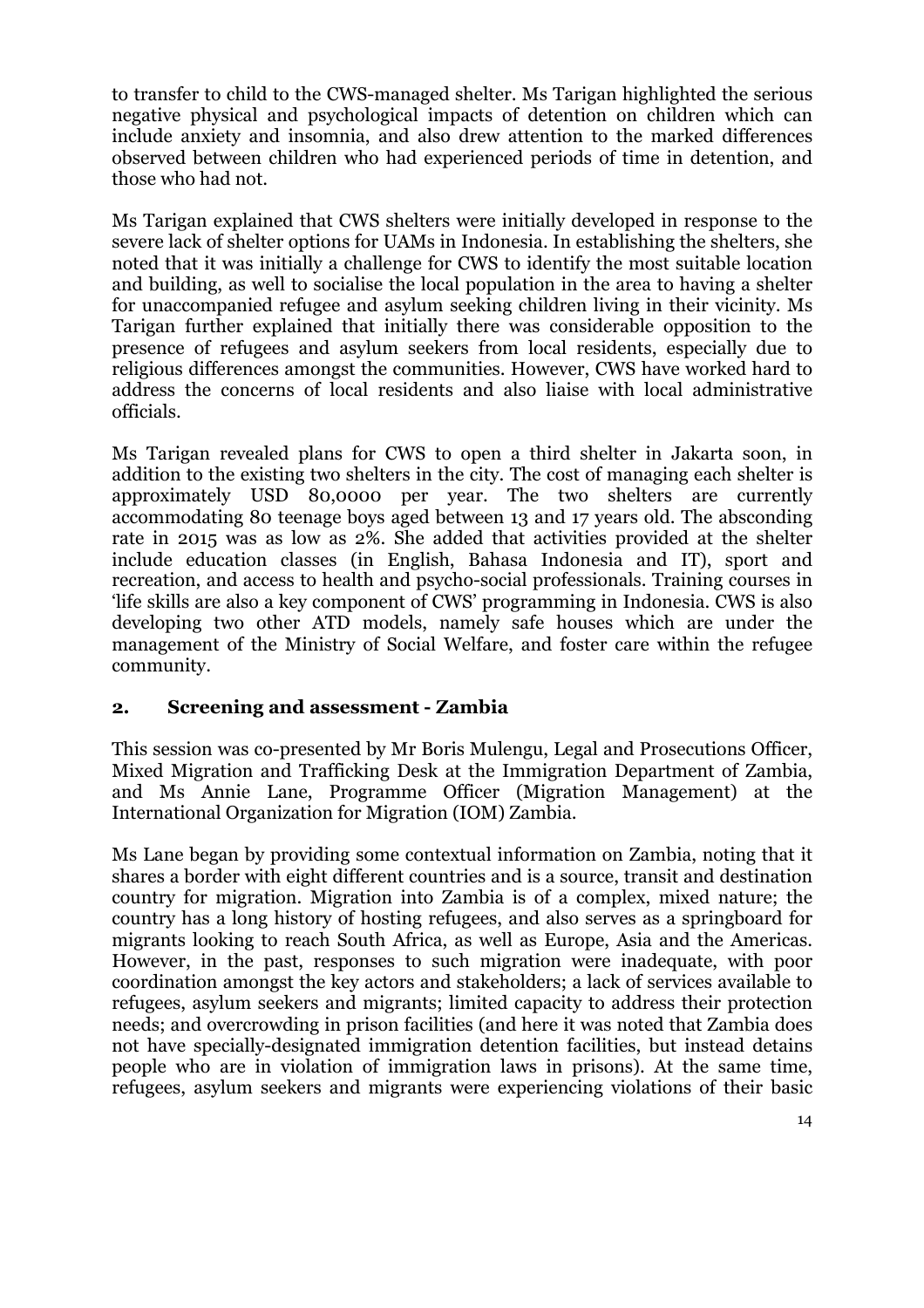human rights, including discrimination, abuse, forced labour and exploitation, challenges in registering the births of children, as well as the detention of vulnerable migrants in prisons.

Following a Regional Conference on Refugee Protection and International Migration in Dar es Salaam in 2010, a Technical Working Group was formed, comprised of the government of Zambia and its partners (service providers, UNICEF, IOM and UNHCR) to develop tools for the identification, referral and protection of vulnerable migrants, focusing in particular on children. The Technical Working Group was composed of representatives from various Zambian government departments (including the Immigration Department, Prisons services, Police, Office of the Commissioner for Refugees, Department of Social Welfare, and Judiciary), IOM, UNICEF, and one NGO - the Young Women's Christian Association. It was intended that membership of the Technical Working Group would include actors who were best placed to respond to the needs of migrants.

The Technical Working Group developed the following:

- Guidelines for Protection Assistance to Vulnerable Migrants in Zambia (Guidelines);
- Profiling Form for Vulnerable Migrants;
- A National Referral Mechanism (NRM); and
- Training and Participant Manuals on the Guidelines, NRM and Profiling Form.

Under these tools, 'vulnerable migrants' include refugees, asylum seekers (as well as those whose asylum claims have been rejected), victims of trafficking, unaccompanied and separated children, stranded migrants and stateless migrants. Mr Mulengu explained that the Guidelines, NRM and accompanying tools were derived from national and international legislative frameworks and standard operating procedures (SOPs), including the Transnational Organized Crime, Refugee, and Child Rights Conventions. In this sense, the intention of the Technical Working Group was that the Guidelines, NRM and accompanying tools would simply consolidate these laws and principles into a clear and concise document that anyone could utilise to screen and identify the appropriate referral pathways upon coming into contact with a vulnerable migrant. Some of the core principles that underpinned and informed the process of developing the Guidelines, NRM and accompanying tools were: respect for rights, security and safety, confidentiality, information, consent, non-discrimination and impartiality, a migrant-centred approach, and the best interests of the child. These principles were also reinforced during the training for officials on the Guidelines, NRM and accompanying tools.

Mr Mulengu and Ms Lane then described the Profiling Form and NRM to participants, explaining that initial screening through the Profiling Form is intended to be conducted by a wide range of stakeholders, including health workers, social workers, church officials, prison officials, police officers and other 'front-line' officials. Ms Lane highlighted the types of services that are provided to vulnerable migrants under the NRM. These are classified depending on the immediate, medium-term, and long-terms needs of the migrant. For example, safety and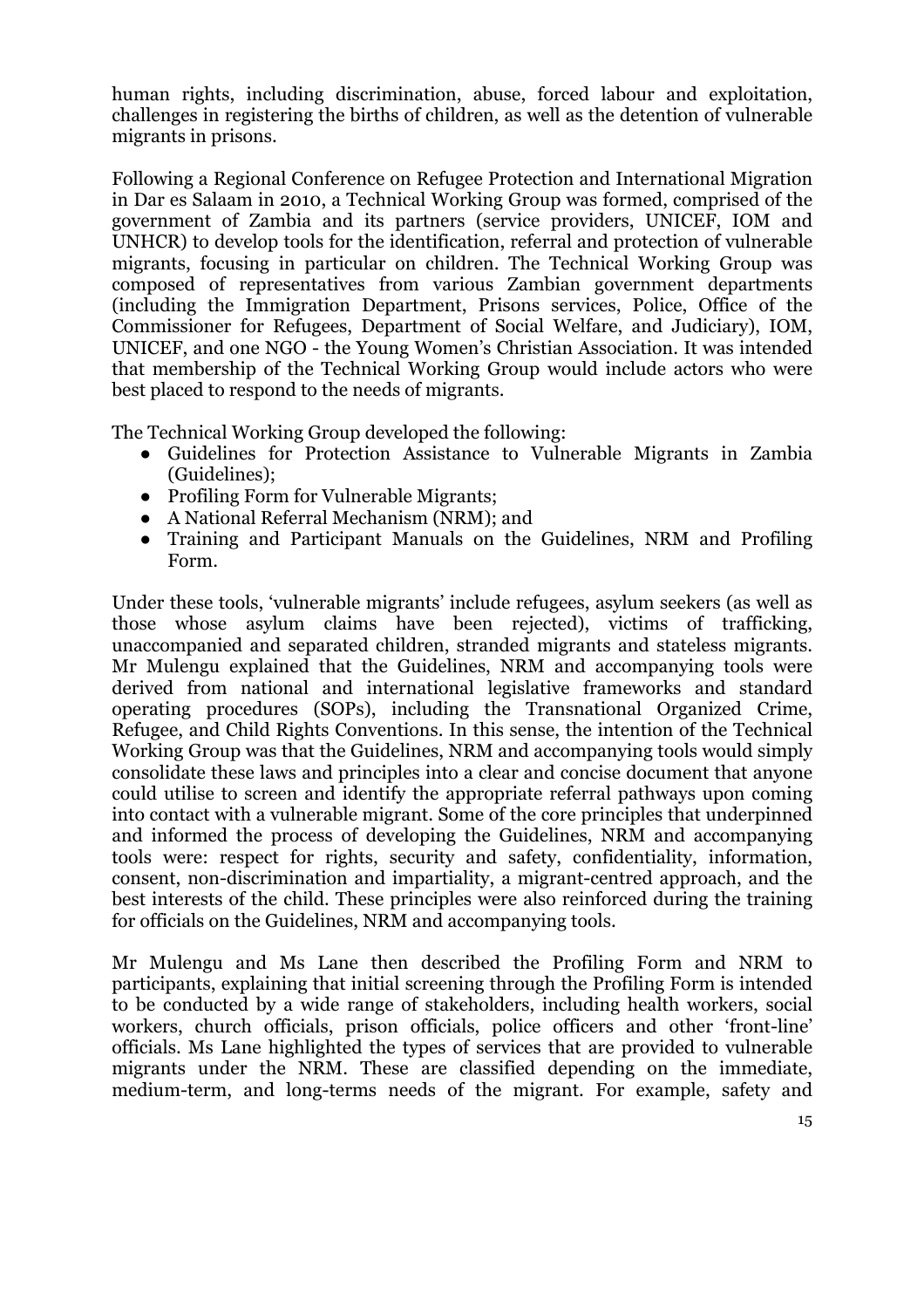security, shelter, practical needs such as food, drink and clothing, emergency medical treatment and regularisation of stay/legal status are considered to be immediate needs, whereas medical care and psychological assistance, legal assistance, family tracing, employment, education and training are considered to be medium-term needs. Long-term needs may include voluntary return, resettlement, regularisation of stay (including granting of refugee status, or permits for victims of trafficking, etc.), and integration/reintegration support. Thus, the intention of the NRM is to emphasise the services that are necessary, rather than to obligate the government to take on the provision of all services on their own. The essence and spirit of this approach is coordination amongst stakeholders; while there are gaps, the intention is to complement the various strengths that exist amongst civil society, UN agencies, government, and the community.

Following an initial piloting phase, the Guidelines, NRM and accompanying tools were rolled out across Zambia. Over 150 front-line officers have been trained to use the tools, and approximately 200 individual migrants identified and provided with assistance. Specialised spaces have now been created in border areas for conducting in-depth interviews to administer the Profiling Form. Initial monitoring has demonstrated the strengthened capacity of front-line officials, and services provided to (i) identify various categories of vulnerable migrants by administering the Profiling Form, (ii) refer migrants to the relevant authorities and service providers, (iii) provide appropriate protective services, and (iv) better coordinate among partners. Most importantly, the use of unnecessary immigration detention has been significantly reduced. Support from the Zambian government has also been received from the highest levels, with the Vice-President publically launching the tools; this has in turn promoted better engagement with the tools by multiple administrative agencies.

Ms Lane then described a further initiative that is currently being undertaken by the Zambian Prisons Service, with the support of IOM, for improved management of data on migrants in detention. As the Prisons Service lacked the ability to identify vulnerable migrants in prison and address their specific needs, a project was initiated to train officials to use the Guidelines and accompanying tools to identify and assess detainees, and then enter this data into a data system. This resulted in improvements in the referral of vulnerable migrants to the appropriate authorities in line with the NRM, as well as in strengthened data collection systems that have in turn helped inform advocacy efforts.

Participants raised the following questions, and responses were provided by the presenters:

#### *Q. Under what circumstances would Zambia not detain/release migrants into the community?*

Mr Mulengu explained that Zambia's national laws provide for several ATD options, including regular reporting to the authorities. The compliance rate is generally quite high (over 80%) and more cost-effective than detention. Where an individual is unable to be repatriated due e.g. to lack of documentation or other logistical factors, they will be issued with a temporary permit at a cost of USD 250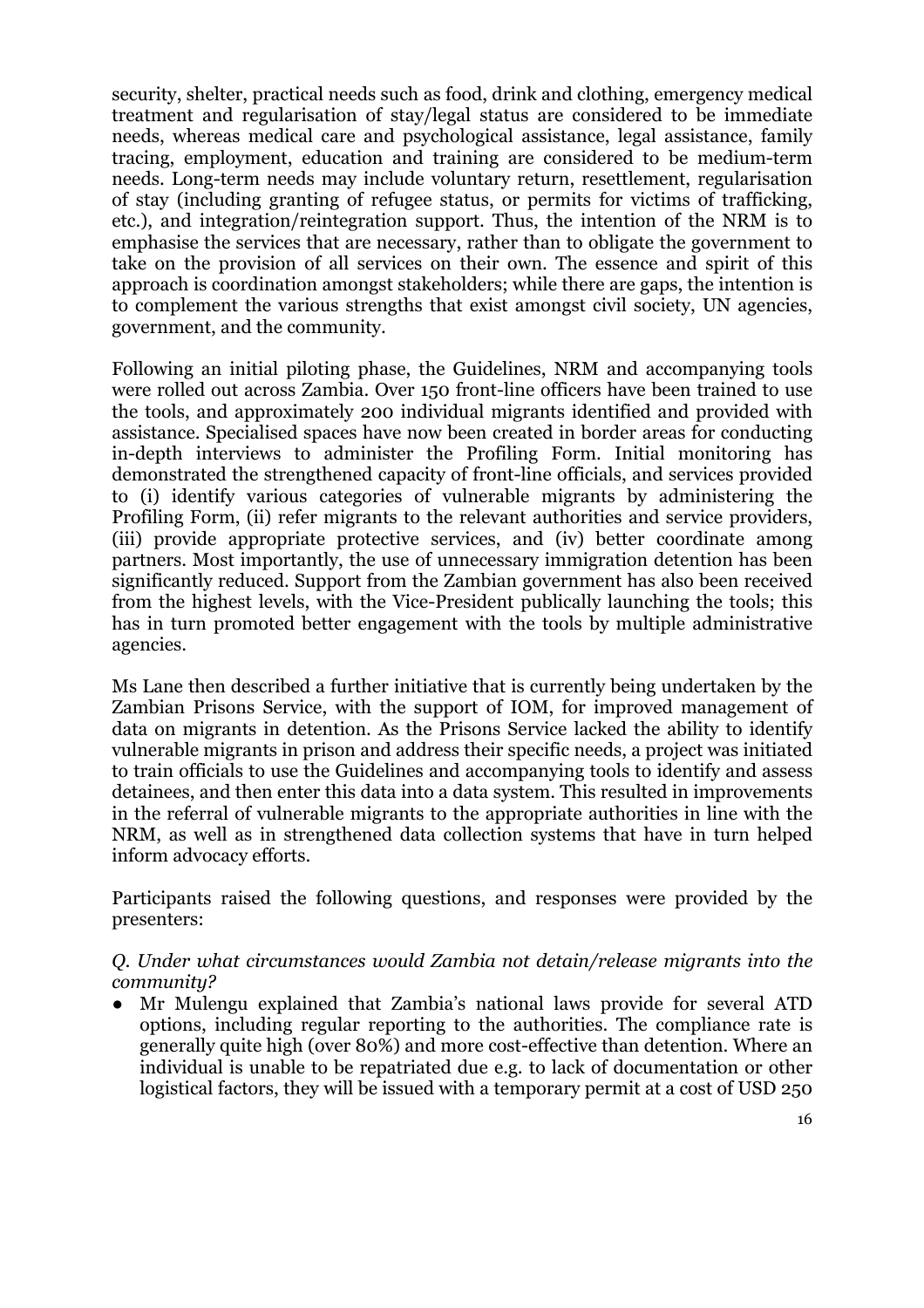that will remain valid until their case is resolved; during this time, they will also be required to report to the authorities.

Zambian law allows for flexibility, so the decision on what restrictions to apply in an ATD is subject to a case officer's discretion, having regard to the circumstances of the individual at hand.

*Q. What impacts have the Guidelines, NRM and legislation providing for ATD had on the numbers of persons detained in Zambia?*

Mr Mulengu explained that he did not have the precise statistics to hand, and that numbers of detainees fluctuated from day-to-day. However, he believed that there are around 120-180 migrants at any one time in detention, and up to approximately 3,000 migrants detained annually in Zambia.

#### *Q. How does Zambia respond to failed (rejected) asylum seekers? Are they able to appeal against negative asylum decisions?*

- Failed asylum seekers can also benefit from ATD in Zambia. Again, the emphasis is on directing resources towards reporting and monitoring of individuals with uncertain immigration status without the need for detention. This is not only beneficial for the individual, but also for the government. Prisons are less crowded, and resources are not being used to detain people who have not committed serious criminal offences.
- Asylum seekers whose asylum applications have been rejected are permitted to appeal by simply filling out a form. In some cases, immigration officials will even help facilitate this process and coordinate their access to legal services if necessary. Additionally, judiciary officials may also visit prisons to determine if asylum seekers are able to access their rights in prison. However, there are instances where asylum seekers may not be aware of this right to appeal; in this respect, more needs to be done to ensure they are aware of their rights under the law.

#### *Q. How do officials draw conclusions on the status of the migrant (such as asylum seeker, victim of trafficking, etc.)?*

First-line officials receive training on administering the Profiling Form and conducting the initial screening of an individual migrant. The Profiling Form also contains a number of questions that help guide people through the screening process. The form was also deliberately kept simple, with the intention that will help the first-line officer make an initial assessment of where the migrant should be referred, and their immediate risks and vulnerabilities identified at the outset; an in-depth interview will then be conducted at later stage in the process.

#### **3) Guardianship and age assessment - Australia**

Ms Leary started her presentation by emphasising why guardianship and assessment of a person's age are important. She explained that according to international law, states are obliged to grant special protection and assistance to children and young people. All three countries have ratified the CRC, with Indonesia acceding in 1990, Thailand in 1992 and Malaysia in 1995.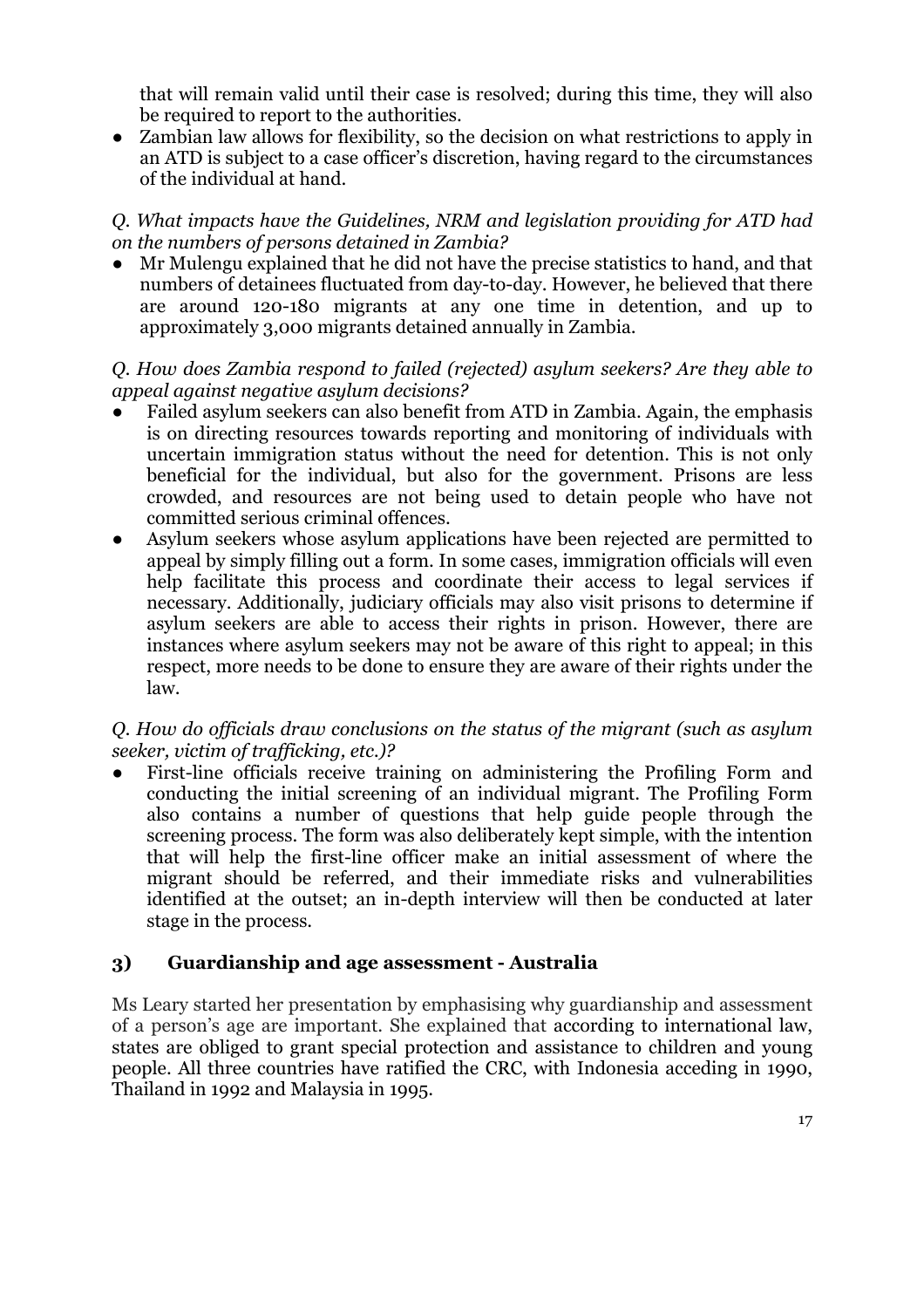However, the lack of mechanisms for age assessment and resources available for children and young people are significant barriers to helping children in the region. Furthermore, accurately assessing a person's age is not easy - a person may look older or younger than they actually are. For example, a child may act older than they are due to trauma they have experienced. In a forced migration context, people are often prescribed an age by an authority, and then given a different age by a different authority. There are also cultural differences that assessors should be aware of, especially around the significance of 'adolescence' and 'adulthood', and the fact that calendars (and therefore dates of birth) may vary between cultures. Further, UASC themselves may be unable to provide accurate or coherent information, and may be vulnerable to outside influences.

An age assessment should only be conducted when there are serious grounds for doubting a person's age. In the case of a dispute, there are professional observational techniques which can be used to try to ascertain their accurate age, although these can be highly subjective, scientifically inaccurate, and dependent on the expertise and competence of the assessor. Before considering these options, it is important for an age assessor to consider whether any documentary evidence is available which could help determine a person's age, e.g. in the form of a birth certificate or identity document. However, Ms Leary cautioned against the exclusive reliance on such documents (should they even exist), as they may not always be easily verifiable or reliable for determining a person's age. A medical assessment may also be considered for age determination, although assessors should be aware that examinations are potentially invasive, may not respect a child's dignity, may not take into account ethnic variations or nutritional levels, and/or have a margin of error which render them scientifically inaccurate.

The UN Committee on the Rights of the Child, which monitors states' adherence to the CRC, has stated that age assessments should:

- include reference to the physical appearance of the person concerned
- include reference to the psychological maturity
- be conducted in a scientific, safe, child- and gender-sensitive and fair manner
- avoid the risk of violating a child's physical integrity
- give the benefit of the doubt to the child.

When attempting to assess the age of an asylum seeker, free, prior and informed consent should always be sought. The procedure for age-assessment, and consequences of such an assessment must be explained in a well-understood language. The person whose age is being assessed should also understand that refusal to participate in such an assessment should not prejudice the outcome of their refugee status determination procedure, and that they have the right to disagree with the decision made, and the right to challenge it.

Ms Leary went on to explain that when undertaking an age assessment, the following information should be considered prior to the interview: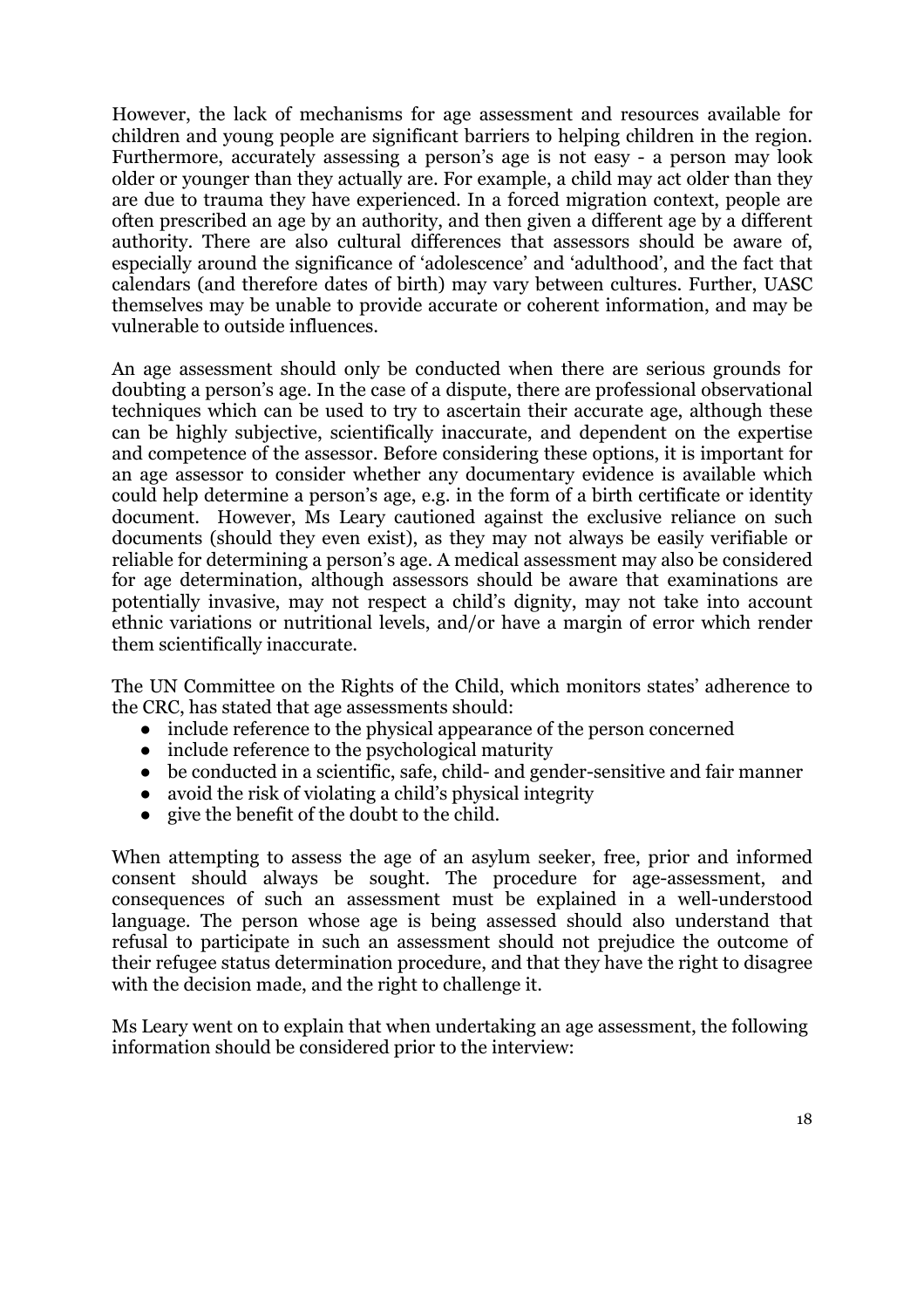- documentary evidence available, including medical records (if verified as genuine) and other sources of information, for example from community members who know the person
- the appearance of a person, remembering to take into account racial, ethnic, nutritional and medical factors, as well as the years of hardship and/or trauma
- the demeanour of the person, remembering to account for cultural expectations of an adult stranger (possibly of a different sex) interviewing a child, which may influence the person's responses
- personal interactions with the person, and the importance of checking with interpreters or other cultural consultants in order to understand whether the assumptions that are being made about appearance, demeanour and interactions are based on 'shared cultural understandings'
- the general background to the case, including activities over the past few years and current self-care and independence (if UASC) of the person
- information on the social history and family composition (if available), for example accounting for cultural differences where dates are not always recorded or important
- developmental considerations, including experiences of education, labour, and possibly marriage or relationships

Importantly, an assessor should be conscious of the power dynamics between the assessor and the person being assessed, which may influence the course of the interview. Assessors should take time to allow for open questions and long answers, and should not ask leading questions of the person being assessed. Assessors should have appropriate experience and training in child-sensitive interview techniques if possible. The procedure, outcome and consequences of the assessment should be explained clearly in a language that is understood using a trained interpreter as necessary. In order to mitigate subjectivity during an assessment, a number of trained assessors should contribute to the age assessment to provide a variety of perspectives which could then be triangulated.

Ms Leary then provided some examples from other countries where guardianship of UASC is used as an ATD. She gave an overview of the context in Australia where responsibility for unaccompanied 'non citizen' children lies with the Minister for Immigration and Border Protection, under the Guardianship of Children Act 1946. Ms Leary gave further examples from the Netherlands where all children must have a legal guardian, and in cases where a parent is not present, the government ensures that a guardian is appointed and takes on the delegated responsibility. In Sweden, guardianship of UASC is taken on by the state, and daily care is carried out by the local municipal authority where the child lives. In the Philippines, unaccompanied children are referred to the Department of Social Welfare and Development who are delegated as guardians and carry the responsibility to provide essential services (e.g. health, shelter, social support).

Under the Family Law Act in Croatia, the Centre for Social Welfare appoints a guardian to UASC who is usually from the Croatian Social Welfare Department. Ms Leary explained that the Department usually has between two and 12 children in their care, and their staff also serve as social workers.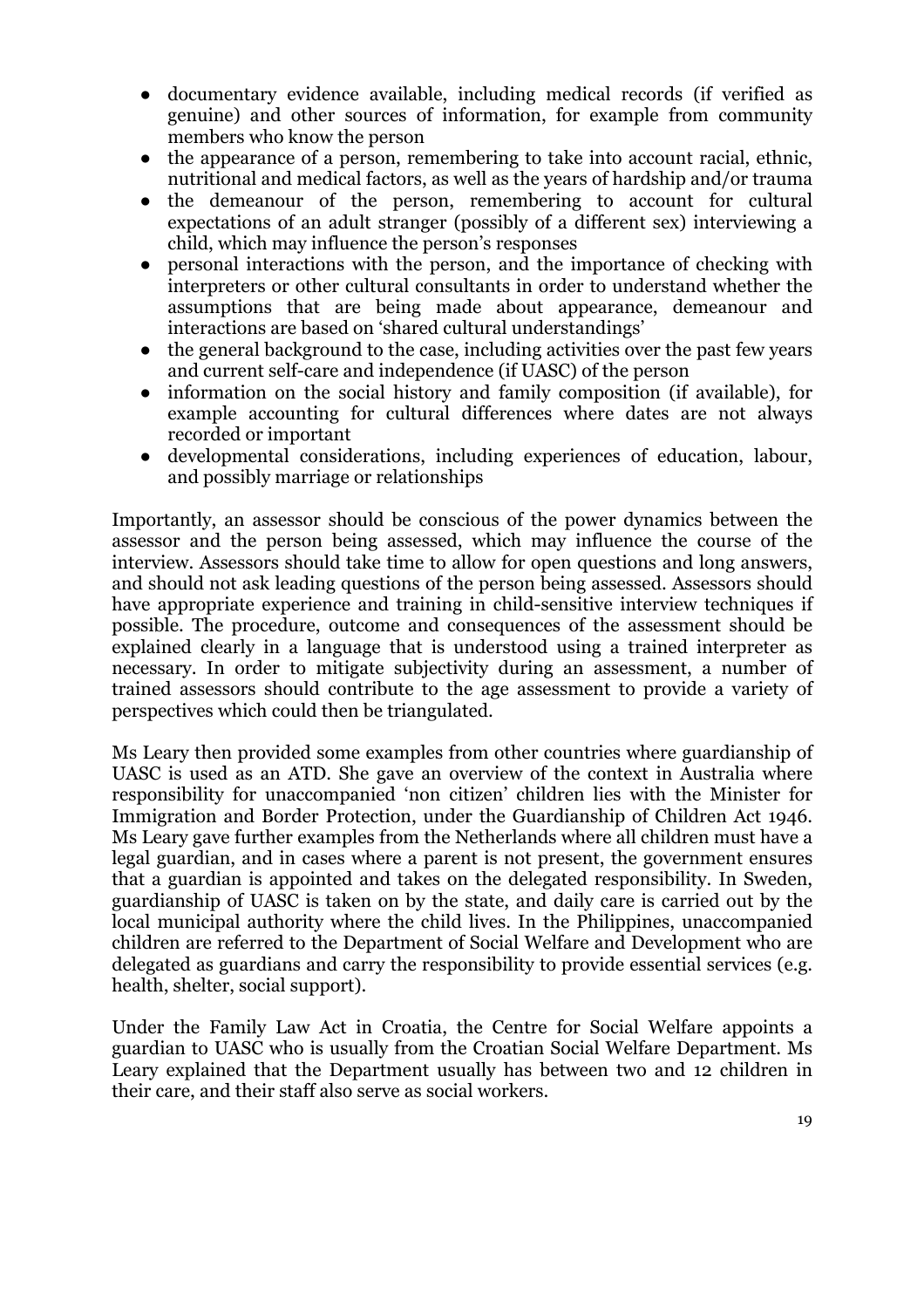The final example given was from Belgium where identification verification and age assessments are conducted by the Belgian Guardianship Service under the Guardianship Act 2002. The authorities work collaboratively to find durable solutions by appointing guardians who are registered under one of several voluntary organisations.

## **DAY 2**

f. Session 6 - Regional Perspectives on Immigration Detention

Representatives from Geneva and the Regional Office for Asia and the Pacific, as well as the Indonesia, Malaysia and Thailand Country Offices of the United Nations High Commissioner for Refugees (UNHCR) began Day 2 of the Roundtable.

Mr Olivier Madjora, Senior Regional Durable Solutions Officer at the UNHCR Regional Office in Bangkok, explained that there are some 318,000 asylum seekers and refugee registered with UNHCR in the South-East Asia region, with the majority being in Indonesia, Malaysia and Thailand. Of these, approximately 108,000 (approximately one-third) are minors, including some 9,000 UAMs. Migration flows in the region are of a mixed nature: although the majority of individuals move irregularly, some people arrive by land or sea in a regular manner, but in the absence of a legislative framework for asylum seekers, have struggled to keep their status. It is estimated that from 2014 to the end of 2015, approximately 100,000 people had moved irregularly by boat in or to the region. Over 5,000 persons of concern to UNHCR have been identified in immigration detention centres, with the majority in Indonesia, Malaysia and Thailand, and of these people, 1,600 are children.

Noting that the level of ratification of the 1951 UN Convention Relating to the Status of Refugees remains poor in the region, Mr Madjora highlighted other key international and regional instruments, conventions and tools and that are of relevance. These include the:

- UN Universal Declaration of Human Rights particularly Article 14, referring to the right to seek asylum from persecution. It follows from this that asylum seekers should not be detained for exercising that fundamental right.
- UN Convention on the Rights of the Child reiterating the provisions highlighted by Ms Leary on Day 1 of the Roundtable, as well as noting guidance from the Committee on the Rights of the Child that detention on the basis of the parent's immigration status is always against the best interests of the child.
- The ASEAN Charter which upholds the protection of human rights as a core principle of ASEAN, as well as the ASEAN Human Rights Declaration which provides for the right to seek asylum.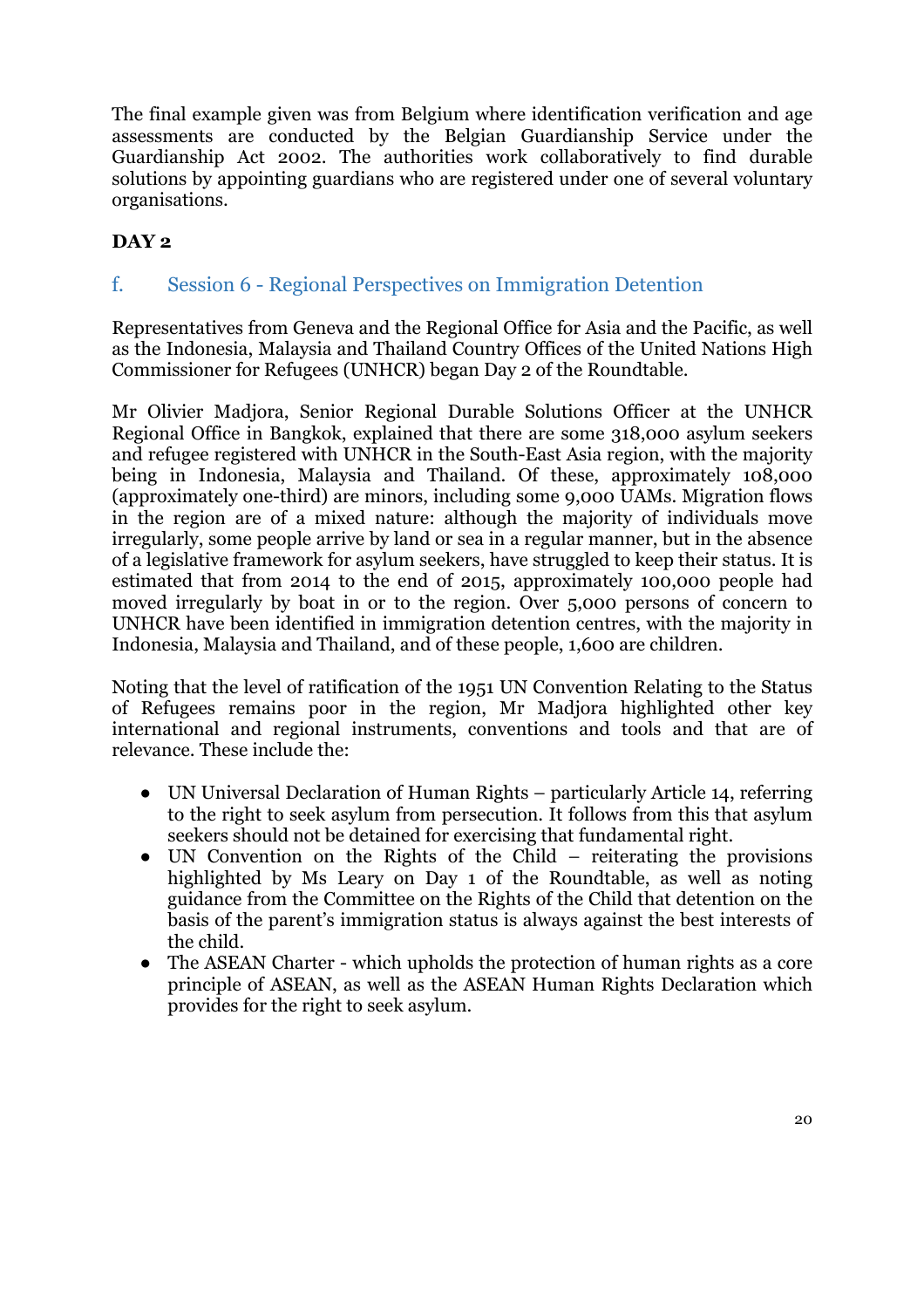The Regional Guidelines for Responding to the Rights and Needs of Unaccompanied and Separated Children (UASC)<sup>6</sup> - these were prepared following research in, and consultations with the governments of Indonesia, Malaysia and Thailand, and published in 2013. They contain measures that provide for the non-detention of children as well as preventing the separation of children from their parents during law enforcement activities. The Guidelines also state that where children are detained, dedicated and trained officers should be available in immigration detention facilities to identify minors and facilitate their release.

Ms Marie Huberlant, Global Strategy Specialist for the UNHCR Global Strategy 'Beyond Detention 2014-2019' from UNHCR's Geneva office, then provided an overview of UNHCR's Global Detention Strategy (GDS) and the work that UNHCR has done to support the implementation of ATD globally. Ms Huberlant referred participants to two Option Papers prepared by UNHCR that document over 30 examples of good practices globally.7 Option Paper 1 highlights the main principles that should guide policy and decision-makers in dealing with asylum-seeking and migrant children and families in non-custodial settings, sets out the key steps to move towards the ending of child immigration detention, and provides examples of family and child-appropriate ATD, with an emphasis on best interests, guardianship and case management. Options Paper 2 explains the essential components for successful ATD and details a number of necessary systems and procedures to protect against arbitrary detention, such as screening mechanisms, timely detention reviews, access to legal services and maximum detention time limits in national law.

Ms Huberlant also highlighted that UNHCR and IDC are collaborating to develop a 'vulnerability screening tool'. The tool aims to assist front-line decision makers, officials and practitioners to successfully screen and identify vulnerable individuals crossing international borders and to inform decisions related to the most appropriate ATD in the individual case, in particular placement and support options in the community. The tool aims to ensure detention is only ever used as a last resort, consistent with fundamental human rights standards, and that ATD are fully utilised in lieu of detention when appropriate. The tool will also assist in determining appropriate referral and support needs in the individual case, and assist in ensuring timely, humane and fair case resolution. As such, the tool also aims to ensure effective use of resources in appropriately managing asylum seekers, refugees and migrants. The tool will be generic in nature and aimed at assisting states and practitioners develop screening processes in their nationally and locally appropriate context.

UNHCR has also supported the sharing of good practices, including:

<u> 1989 - Jan Samuel Barbara, margaret e</u>

<sup>6</sup> UN High Commissioner for Refugees (UNHCR), *Regional Guidelines for Responding to the Rights and Needs of Unaccompanied and Separated Children (UASC)*, September 2013, available at: http://www.refworld.org/docid/53883ffd4.html

 $<sup>7</sup>$  Option Paper 1, 'Options for governments on care arrangements and alternatives to detention for</sup> children and families', and Option Paper 2, 'Options for governments on open reception and alternatives to detention', can be found at http://www.unhcr.org/5538e4e79.html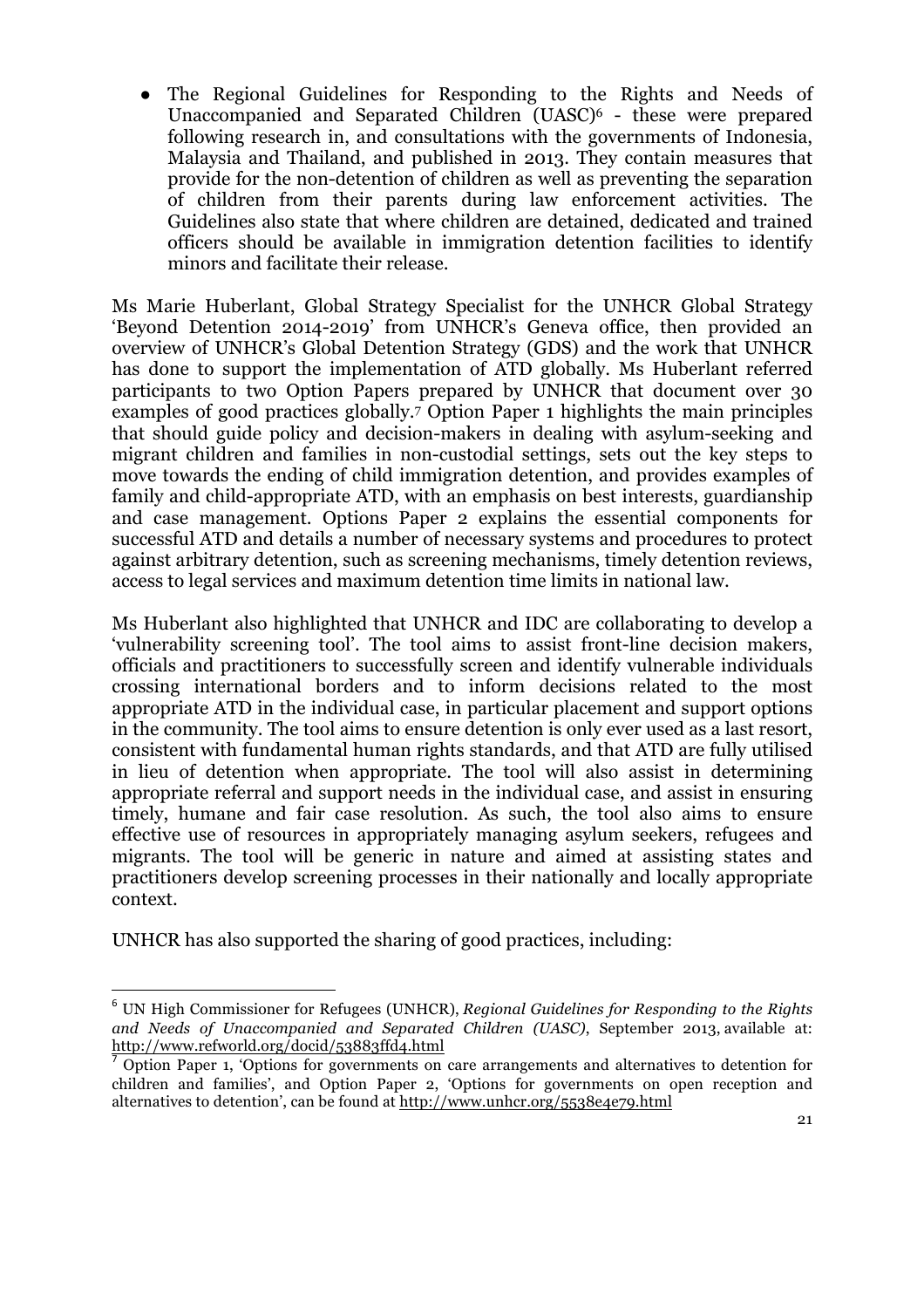- The Second Roundtable on Reception and Alternatives to Detention held in Toronto in April 2015 and attended by 53 participants from 24 countries, representing government, academia and NGOs.8
- Promoting international standards, including the UNHCR Detention Guidelines,9 and the UNHCR, IDC and Association for the Prevention of Torture (APT)'s Guidelines on Monitoring Immigration Detention.10
- At the request of governments, organising country visits for immigration departments; engaging with the judiciary and conducting capacity building for the police; supporting debates in parliament, and supporting pilot projects on ATD.

Mr Katsunori Koike, Ms Dina Hapsari and Mr Brian Gorlick from the UNHCR Thailand, Indonesia and Malaysia Country Offices respectively, provided updates on the national immigration detention contexts and latest developments in ATD initiatives in their countries/jurisdictions. In Thailand, these include the bail of refugees and asylum seekers from detention, and the release of Rohingya women and children from detention centres and into shelters managed by the Ministry of Social Development and Human Security. In Indonesia, ATD initiatives include shelters for UAMs run by Church World Service (CWS), IOM, and the Ministry of Social Welfare. In Malaysia, the authorities continue to work closely with UNHCR to confirm the authenticity of refugee and asylum seeker cards, and to allow UNHCR to register people of concern (POCs) in detention centres. Once the authenticity of a card is verified or people are registered as POCs, individuals are either no longer subject to arrest or, if already in detention, usually released.

 <sup>8</sup> See "Second Global Roundtable on Reception and Alternatives to Detention Toronto, Canada, 20-22 April 2015 Summary of deliberations", available at http://www.unhcr.org/55e99ee26.html<br><sup>9</sup> See UN High Commissioner for Refugees (UNHCR), *Guidelines on the Applicable Criteria and* 

*Standards relating to the Detention of Asylum-Seekers and Alternatives to Detention*, 2012, available at: http://www.refworld.org/docid/503489533b8.html<br><sup>10</sup> UN High Commissioner for Refugees (UNHCR), *Association for the Prevention of Torture (APT)* 

*and the International Detention Coalition (IDC), Monitoring Immigration Detention: Practical Manual*, 2014, available at: http://www.refworld.org/docid/53706e354.html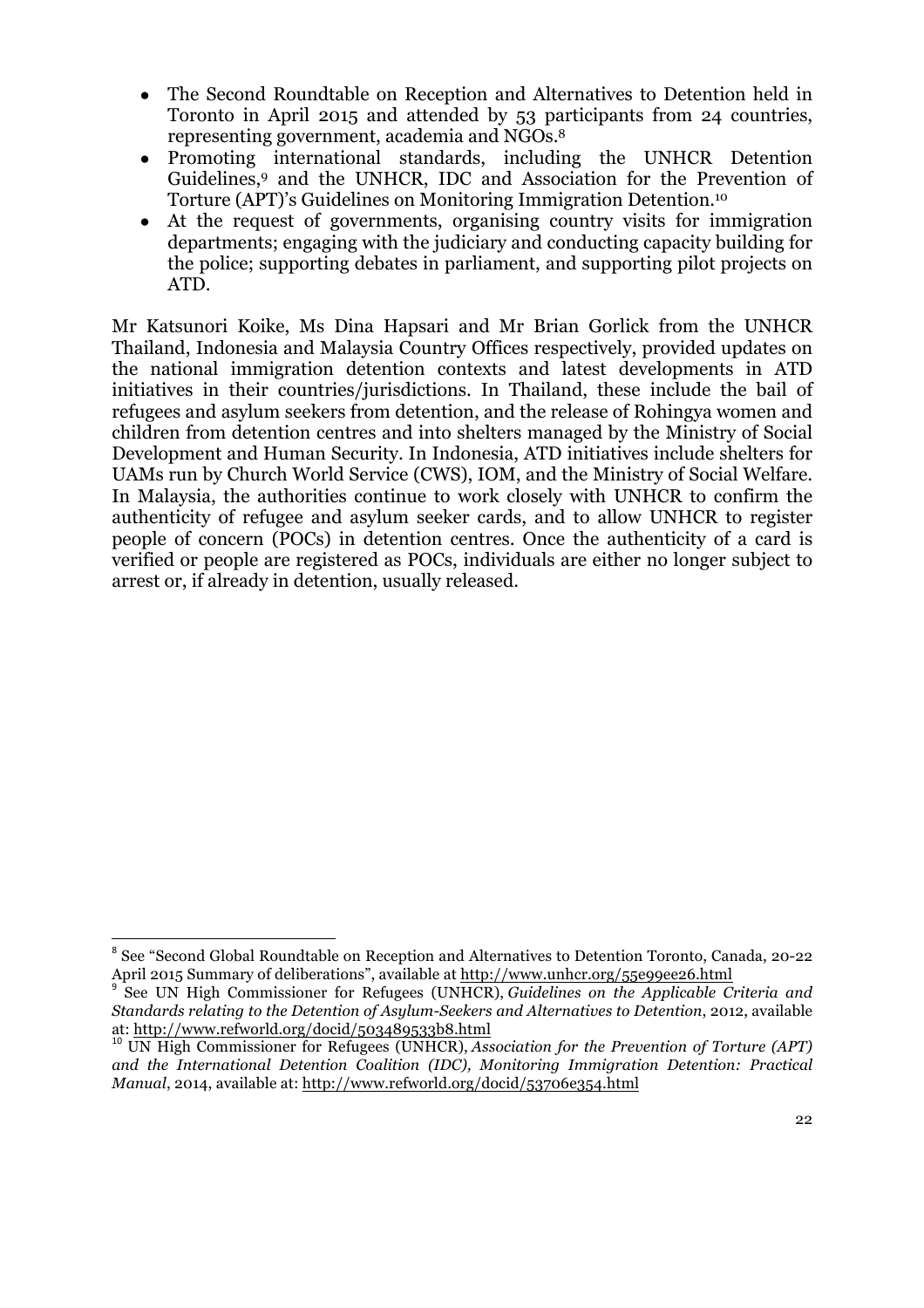# **Agenda**

| Day One: Thursday 19th November 2015 |                                                                                                                                                                                                                                                                                                                                                                                                                                                                                                                                           |                                                 |  |
|--------------------------------------|-------------------------------------------------------------------------------------------------------------------------------------------------------------------------------------------------------------------------------------------------------------------------------------------------------------------------------------------------------------------------------------------------------------------------------------------------------------------------------------------------------------------------------------------|-------------------------------------------------|--|
| <b>Time</b>                          | <b>Session</b>                                                                                                                                                                                                                                                                                                                                                                                                                                                                                                                            | Location                                        |  |
| 0830 - 0900                          | Registration                                                                                                                                                                                                                                                                                                                                                                                                                                                                                                                              | <b>Outside Grand Ballroom</b><br>(5th Floor)    |  |
| 0900 - 0915                          | <b>Opening Remarks</b><br><b>Speakers:</b><br>- Dr Seree Nonthasoot, Thailand's Representative to<br>the ASEAN Intergovernmental Commission on<br>Human Rights (AICHR)<br>- Ms Vivienne Chew, Asia-Pacific Regional<br>Coordinator, International Detention Coalition<br>(IDC) and Chair of APRRN's Immigration<br><b>Detention Working Group</b><br>- Ms Julia Mayerhofer, Interim Executive Director,<br>Asia Pacific Refugee Rights Network (APRRN)                                                                                    | <b>Plenary Session</b><br><b>Grand Ballroom</b> |  |
| $0915 - 1100$                        | <b>Session 1: Overview of Migration Context in</b><br>Indonesia, Malaysia & Thailand<br><b>Speakers:</b><br>Indonesia: Brigen. Pol. Drs. Chairul Anwar,<br>Assistant Deputy, Ministry of Coordination and<br>Management of Transnational and Extraordinary<br>Crime<br>Malaysia: Mr Ahmad Naser bin Awang, Principal<br>$\qquad \qquad \blacksquare$<br>Assistant Director, Immigration Department of<br>Malaysia<br>Thailand: Pol. Lt. Col. Phakit Jiraprasertsuk,<br>$\overline{a}$<br>Deputy Superintendent, Immigration Bureau<br>Q&A | <b>Plenary Session</b><br><b>Grand Ballroom</b> |  |
| $1100 - 1115$                        | <b>Coffee Break</b>                                                                                                                                                                                                                                                                                                                                                                                                                                                                                                                       |                                                 |  |
| $1115 - 1215$                        | <b>Session 2: Latest Findings on Alternatives to</b><br><b>Detention (ATD)</b><br><b>Speakers:</b><br>Ms Vivienne Chew, Asia-Pacific Regional<br>Coordinator, International Detention Coalition<br>Mr Grant Mitchell, Director, International<br>$\overline{\phantom{a}}$<br><b>Detention Coalition</b><br>Q&A                                                                                                                                                                                                                            | <b>Plenary Session</b><br><b>Grand Ballroom</b> |  |
| $1215 - 1315$                        | Lunch                                                                                                                                                                                                                                                                                                                                                                                                                                                                                                                                     |                                                 |  |
| 1315 - 1400                          | <b>Session 3: Mental Health Impact of</b><br><b>Detention on Children</b><br><b>Speaker:</b><br>Ms Roslyn Leary, Direct Service South-East<br>Region & Children, Adolescents and Families                                                                                                                                                                                                                                                                                                                                                 | <b>Plenary Session</b><br><b>Grand Ballroom</b> |  |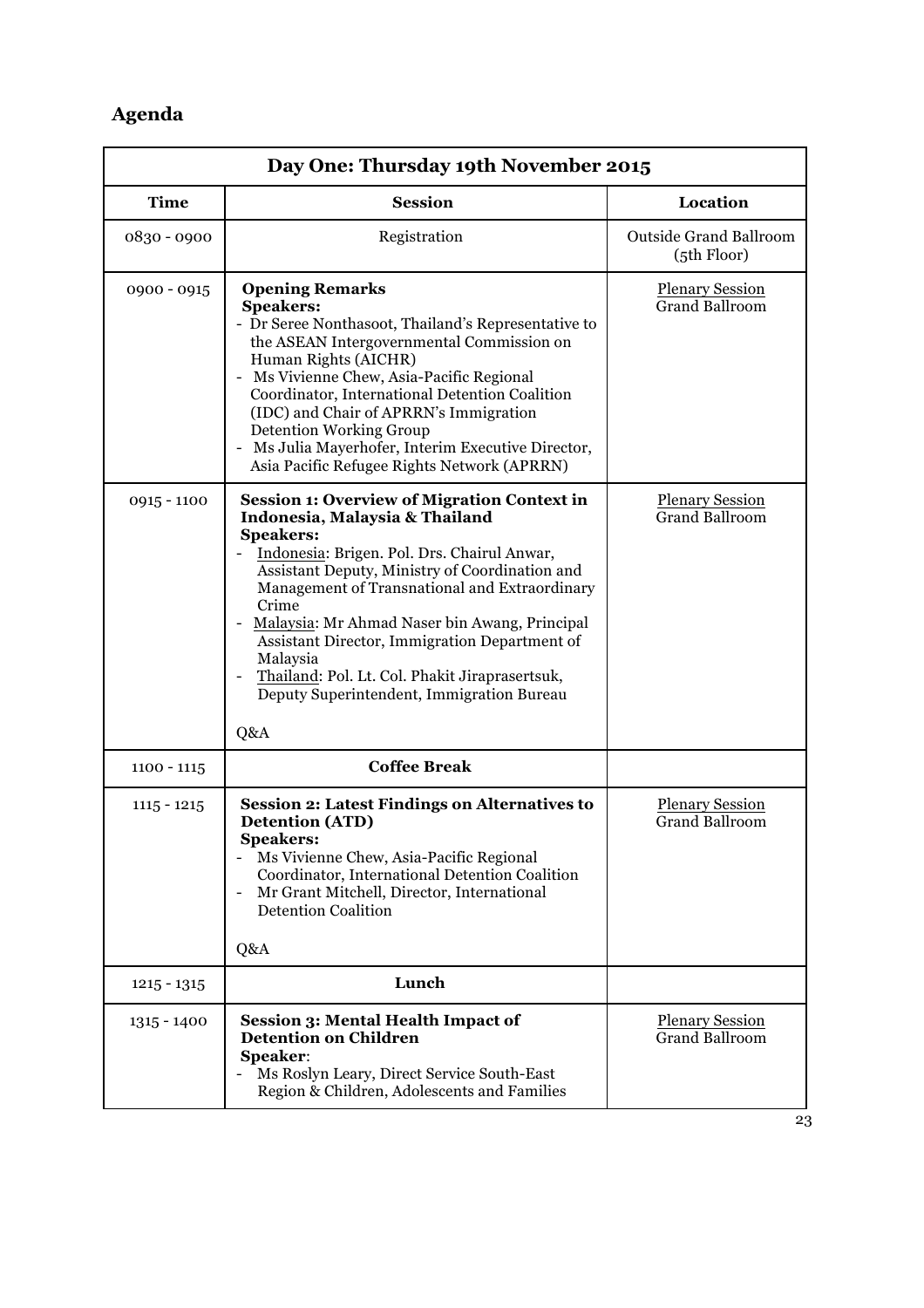|               | Programme Manager, The Victorian Foundation<br>for Survivors of Torture                                                                                                                                                                                                                                            |                                                         |
|---------------|--------------------------------------------------------------------------------------------------------------------------------------------------------------------------------------------------------------------------------------------------------------------------------------------------------------------|---------------------------------------------------------|
|               | Q&A                                                                                                                                                                                                                                                                                                                |                                                         |
| 1400 - 1530   | <b>Session 4: Case Studies</b>                                                                                                                                                                                                                                                                                     | <b>Breakout Session</b>                                 |
|               | <b>Care of Unaccompanied Minors (UAMs) in</b><br>the Community<br><b>Speakers:</b><br>- Ms Thitin Tarigan, Social Worker<br>Coordinator/Shelter Supervisor, Church World<br>Service, Indonesia<br>- Mr Tanawin Kosaidilok, Caseworker, Bangkok<br>Child Protection (BCP), Jesuit Refugee Service<br>(JRS) Thailand | Malaysia:<br>Room 3 (Care of UAMs<br>in the Community)  |
|               | <b>Screening and Assessment</b><br><b>Speakers:</b><br>- Mr Boris Mulengu, Legal and Prosecutions<br>Officer, Mixed Migration and Trafficking Desk,<br><b>Immigration Department of Zambia</b><br>- Ms Annie Lane, International Organization for<br>Migration, Zambia                                             | Indonesia:<br>Room 2 (Screening &<br>Assessment)        |
|               | <b>Age Assessment and Guardianship</b><br><b>Speaker:</b><br>Ms Roslyn Leary, Direct Service South-East<br>Region & Children, Adolescents and Families<br>Programme Manager, The Victorian Foundation<br>for Survivors of Torture                                                                                  | Thailand:<br>Room 1 (Age Assessment<br>& Guardianship)  |
| 1530-1545     | <b>Tea Break</b>                                                                                                                                                                                                                                                                                                   |                                                         |
| $1545 - 1715$ | <b>Session 5: Case Studies (cont.)</b>                                                                                                                                                                                                                                                                             | <b>Breakout Session</b>                                 |
|               | Care of Unaccompanied Minors (UAMs) in<br>the Community<br><b>Speakers:</b><br>Ms Thitin Tarigan, Social Worker<br>Coordinator/Shelter Supervisor, Church World<br>Service, Indonesia<br>Mr Tanawin Kosaidilok, Caseworker, Bangkok<br>Child Protection (BCP), Jesuit Refugee Service<br>(JRS) Thailand            | Indonesia:<br>Room 2 (Care of UAMs<br>in the Community) |
|               | <b>Screening and Assessment</b><br><b>Speakers:</b><br>Mr Boris Mulengu, Legal and Prosecutions<br>Officer, Mixed Migration and Trafficking Desk,<br><b>Immigration Department of Zambia</b><br>Ms Annie Lane, International Organization for<br>Migration, Zambia                                                 | Thailand:<br>Room 1 (Screening &<br>Assessment)         |
|               | <b>Age Assessment and Guardianship</b><br>Speaker:                                                                                                                                                                                                                                                                 | Malaysia:                                               |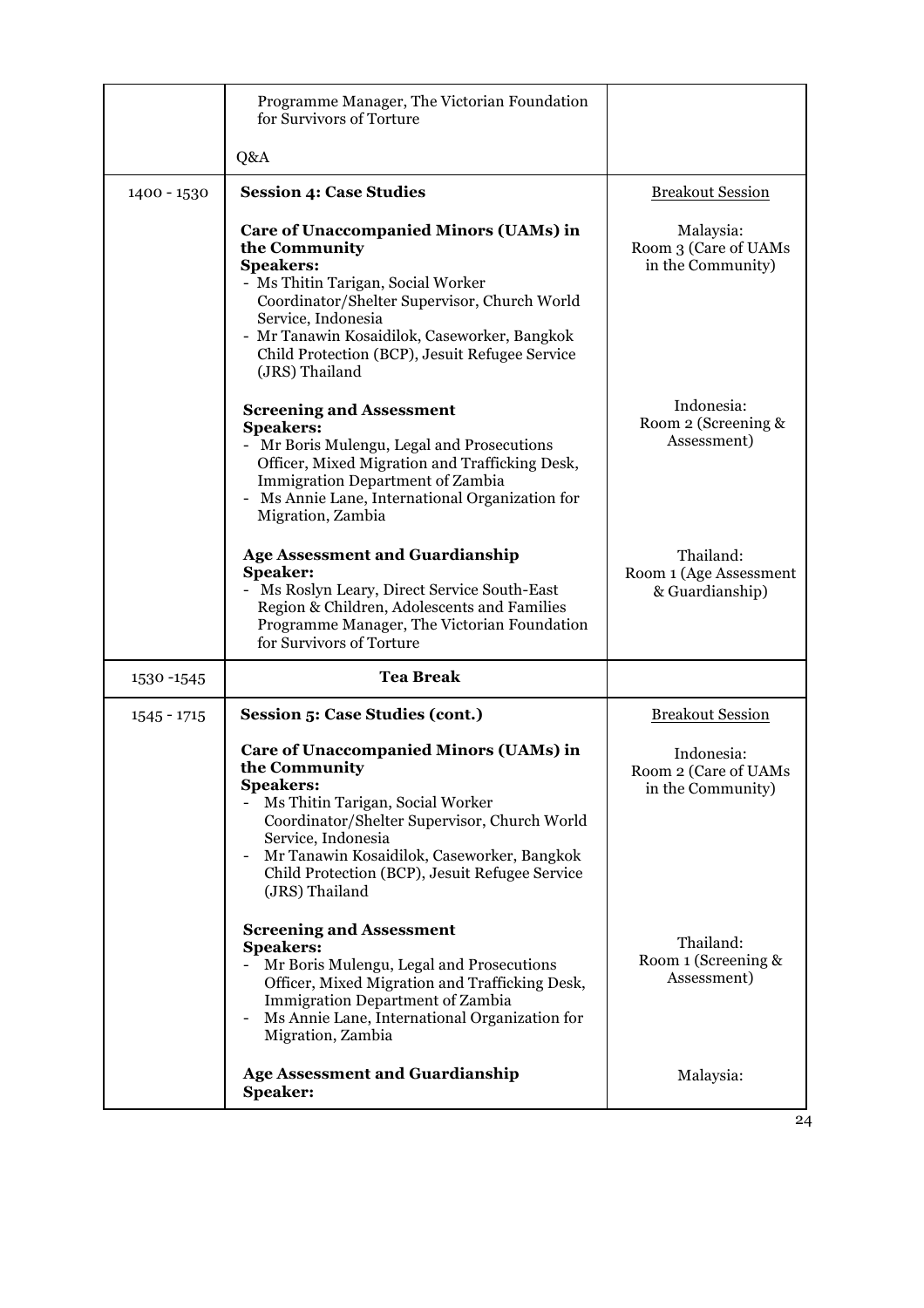|             | Ms Roslyn Leary, Direct Service South-East<br>-<br>Region & Children, Adolescents and Families<br>Programme Manager, The Victorian Foundation<br>for Survivors of Torture | Room 3 (Age Assessment<br>& Guardianship)       |
|-------------|---------------------------------------------------------------------------------------------------------------------------------------------------------------------------|-------------------------------------------------|
| 1715 - 1730 | <b>Summary of Day 1</b>                                                                                                                                                   | <b>Plenary Session</b><br><b>Grand Ballroom</b> |
| 1900 - 2100 | <b>Welcome Dinner</b>                                                                                                                                                     | Baan Glom Gig,<br>Soi Ruamrudee                 |

| Day Two: Friday 20th November 2015 |                                                                                                                                                                                                                                                                                                                                                       |                                                                     |
|------------------------------------|-------------------------------------------------------------------------------------------------------------------------------------------------------------------------------------------------------------------------------------------------------------------------------------------------------------------------------------------------------|---------------------------------------------------------------------|
| 0900 - 0945                        | <b>Session 6: Regional Perspectives on</b><br><b>Alternatives to Detention</b><br><b>Speaker:</b><br>United Nations High Commissioner for Refugees<br>(UNHCR)<br>Q&A                                                                                                                                                                                  | <b>Plenary Session</b><br><b>Grand Ballroom</b>                     |
| $0945 - 1015$                      | <b>Coffee Break</b>                                                                                                                                                                                                                                                                                                                                   |                                                                     |
| $1015 - 1145$                      | <b>Session 7: Case Studies (cont.)</b>                                                                                                                                                                                                                                                                                                                | <b>Breakout Session</b>                                             |
|                                    | <b>Care of Unaccompanied Minors (UAMs) in</b><br>the Community<br><b>Speakers:</b><br>- Ms Thitin Tarigan, Social Worker<br>Coordinator/Shelter Supervisor, Church World<br>Service, Indonesia<br>- Mr Tanawin Kosaidilok, Caseworker, Bangkok<br>Child Protection (BCP), Jesuit Refugee Service<br>(JRS) Thailand<br><b>Screening and Assessment</b> | Thailand:<br>Room 1 (Care of UAMs in<br>the Community)<br>Malaysia: |
|                                    | <b>Speakers:</b><br>- Mr Boris Mulengu, Legal and Prosecutions<br>Officer, Mixed Migration and Trafficking Desk,<br>Immigration Department of Zambia;<br>- Ms Annie Lane, International Organization for<br>Migration, Zambia<br><b>Age Assessment and Guardianship</b><br>Speaker:                                                                   | Room 3 (Screening &<br>Assessment)<br>Indonesia:                    |
|                                    | - Ms Roslyn Leary, Direct Service South-East<br>Region & Children, Adolescents and Families<br>Programme Manager, The Victorian Foundation<br>for Survivors of Torture                                                                                                                                                                                | Room 2 (Age Assessment<br>& Guardianship)                           |
| 1145-1300                          | Lunch                                                                                                                                                                                                                                                                                                                                                 |                                                                     |
| 1300 - 1400                        | <b>Session 8: National Discussions:</b><br>Developing ways forward                                                                                                                                                                                                                                                                                    | <b>Breakout Sessions</b><br>Thailand: Room 1                        |